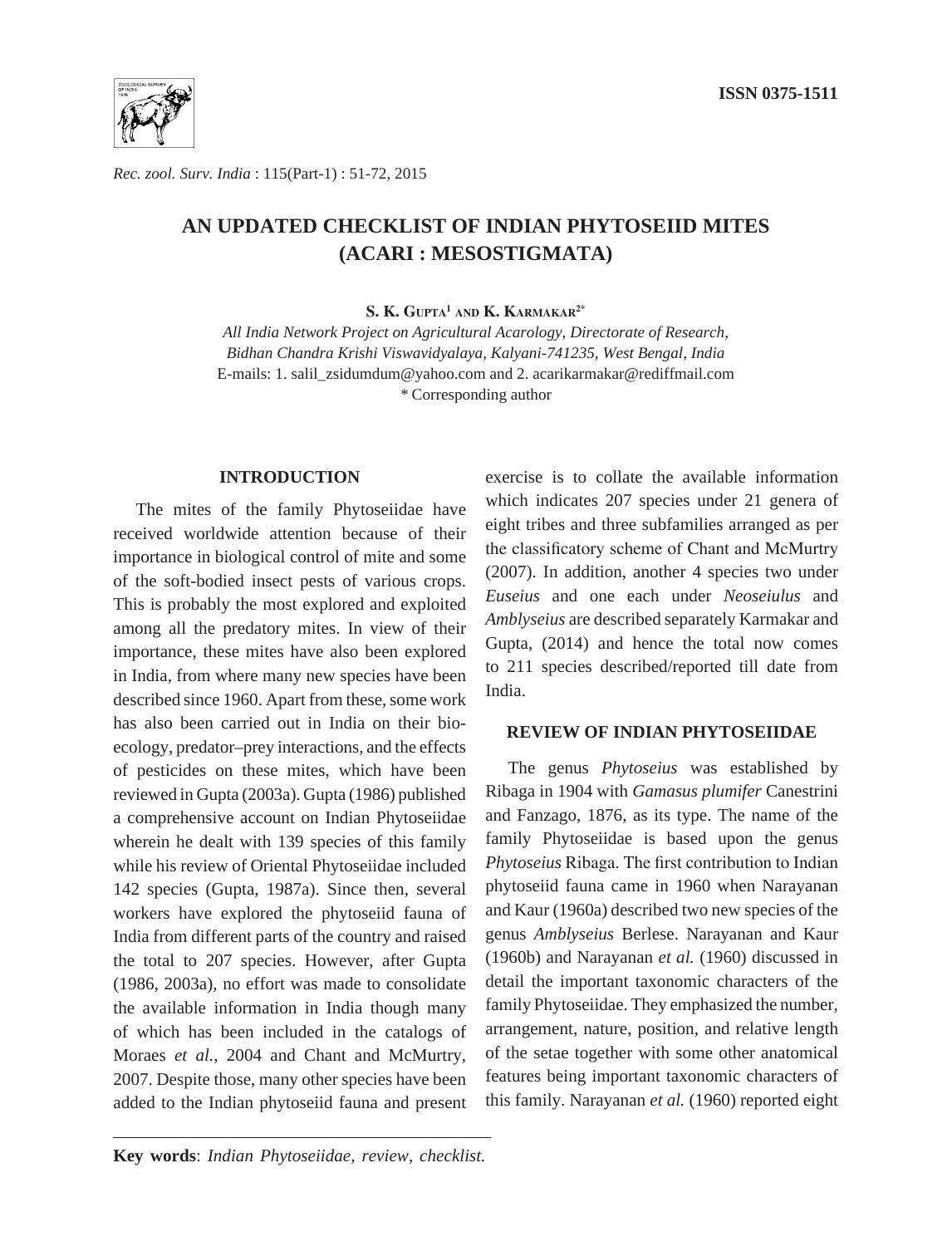species under the genus *Typhlodromus* Scheuten and *Phytoseius* which included descriptions of three new species.

Chant (1960) described four new species of the genus *Typhlodromus* and *Amblyseius* from India (Mysore and Assam). Narayanan and Ghai (1963), while investigating the mango malformation, caused by *Aceria mangiferae* Sayed, found some predatory mites associated with the colony of malformation mite which included some Phytoseiids and one of which was described as new to science under the genus Typhlodromus.

Ghai (1964) while reviewing work on mites of economic importance from India, listed the 17 phytoseiid species known till then from India. Ghai (1965) in her PhD thesis of Indian Agricultural Research Institute, New Delhi, recorded 35 species of Phytoseiidae from India under 10 genera.

Ghai and Menon (1967) reported 16 species including seven new ones then placed in *Amblyseius*, and provided a key for the first time for the Indian species considered to belong to that genus.

From the material received from India, Muma (1967) described four new species.

Ghai and Menon (1969) established two new genera *Indoseiulus* and *Indodromus* with one new species in each.

Gupta (1969a) described a new species of *Typhlodromus* from West Bengal. Gupta in his subsequent publications (1969b, 1969c, 1970a, 1970b) described 10 new species of the genera *Amblyseius*, *Typhlodromus*, and *Phytoseius*. Besides he recorded 25 other known species of this family.

Rao and Rao (1964) reported two species of Phytoseiidae not hitherto known from India. Bhattacharya (1969) added further to phytoseiid taxonomy by describing two new species, one each of *Amblyseius* and *Phytoseius.*

Later, Gupta, through a series of papers (Gupta, 1974, 1975, 1977a, 1977b, 1977c, 1977d, 1978a, 1978b, 1978c, 1979, 1980a, 1980b, 1980c, 1980d, 1981a, 1981b, 1982a, 1982b), explored Phytoseiid fauna from different states of India which included descriptions of many new species.

Prasad (1974), in his catalogue of Indian mites, listed the occurrence of 58 species.

Gupta and Dhooria (1974), Dhooria *et al.* (1971), Gupta and Nahar (1981), Gupta and Ray (1981a, 1981b), and Ray and Gupta (1981, 1983) contributed further in this field, bringing the total number of species from India to 139.

Gupta (1986) for the first time made a consolidated account of Phytoseiidae of India, which included 139 species, belonging to 10 genera under three subfamilies, and provided full descriptions and illustrations of all the species along with information on habitats, type localities, type repositories, and distribution in India and abroad. Keys for all those taxa were also provided. He included descriptions and illustrations of 10 new species. General morphological features on which the phytoseiid taxonomy was based were also discussed. He also synonymized some species and indicated doubtful identification in respect of five species. Gupta (1987b) reviewed the phytoseiid fauna from the oriental region and reported 142 species from India. Apart from giving a diagnosis of each species, type localities, type repositories, type habitats, distribution, and keys to all the taxa were provided.

Some of the other important contributions made in the progress of taxonomic research on Indian phytoseiids by different authors and the respective regions were Chatterjee and Gupta (1996) from West Bengal, Gupta (1987b) from North-East India, Gupta (1988) from India as a whole, Gupta (1992a) from West Bengal, Gupta (1992b) from Arunachal Pradesh, Gupta (1995) from Meghalaya, Gupta (1996) from Thor desert of Rajasthan, Gupta (2000) from Tripura, Gupta (2003b) from Sikkim, Gupta and Ghosal (2004) from Sundarbans Biosphere Reserve, Gupta and Chatterjee (1997) from Delhi, Gupta and Chatterjee (1999) from Lakshadwip, Gupta and Chatterjee (2007) from Mizoram, Gupta *et al*. (2007) from Andhra Pradesh, and Gupta and Gupta (1989) from West Bengal, Gupta and Karmakar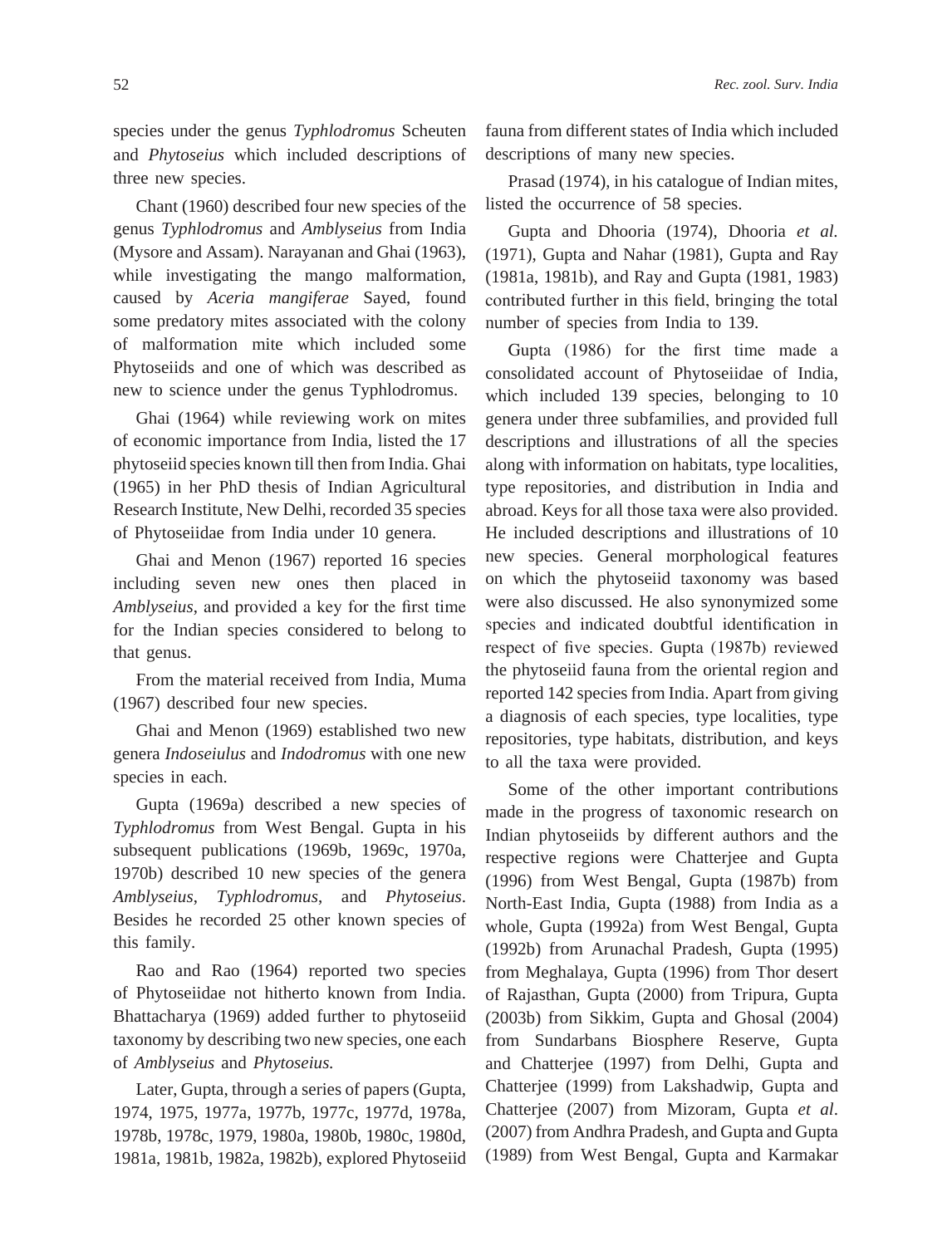(2011), Karmakar and Gupta (2011) reported some mites from different agri-horticultural crops which included some phytoseiids. Through all these publications many new species were described and earlier unrecorded species were reported.

Other works reporting phytoseiid species from agri-horticultural crops of India were Karg (1983) from Bangalore, Sadana *et al*. (1990) and Dhooria (1990) from Punjab, Mathur *et al.* (1995) from Hissar, Haryana, Singh *et al.* (1989) from West Bengal, Singh and Singh (1996) from Varanasi, Uttar Pradesh (including the description of one new species), and Tagore and Putatunda (1995) from Hissar. The phytoseiid fauna of the Kashmir region was studied by Rather and his co-workers (Rishi and Rather, 1983, 1984; Rather, 1984, 1985, 1986, 1987, 1989, 1999; Denmark and Rather, 19884, 1996), with descriptions of several new species, which significantly enhanced our knowledge of Indian phytoseiid fauna.

From Kerala significant contributions about the phytoseiid fauna were made by Anithalatha (2005), Anithalatha Sadanandan (2006a, 2006b) and Anithalatha Sadanandan and Ramani (2007), the latter describing five new species of this family.

Currently, a total of 211 species under 21 genera, three subfamilies of Phytoseiidae are known from India those have been listed hereunder.

## **CHECKLIST OF INDIAN PHYTOSEIIDAE**

## Subfamily AMBLYSEIINAE

Muma, 1961: 267–302; Chant and McMurtry, 2007: 12

### Tribe NEOSEIULINI

Chant and McMurtry, 2003:6; Chant and McMurtry, 2007: 13

### Genus *Neoseiulus* Hughes, 1948

Hughes, 1948: 141; Chant and McMurtry, 2007: 22.

- 1. *aceriae* (Gupta), 1975:30–31; Gupta, 1986: 102; Gupta, 2003a:48; Moraes *et al.*, 2004: 98; Chant and McMurtry, 2007: 13.
- 2. *bindrai* (Gupta), 1977c: 34–35; Gupta, 1986: 112; Chant and McMurtry, 2007: 25.
- 3. *baraki* (Athias-Henriot), 1966: 211–212; Gupta, 1986: 105; Gupta, 2003a: 49; Moraes *et al.*, 2004: 104; Chant and McMurtry, 2007: 25.
- 4. *cucumeris* (Oudemans), 1930: 69–70; Gupta, 1986: 2; Gupta, 2003a: 50; Moraes *et al.*, 2004: 107; Chant and McMurtry, 2007: 25.
- 5. *cynodonae* (Gupta), 1977c: 626–627; Gupta, 1986: 207; Gupta, 2003a: 51; Moraes *et al.*, 2004: 117; Chant and McMurtry 2007: 29.
- 6. *dhooriai* (Gupta), 1977d: 30–31; Gupta, 1986: 105; Chant and McMurtry 2007: 29.
- 7. *fallacis* (Garman), 1948: 13; Gupta, 1986: 109; Gupta, 2003a: 51; Moraes *et al.*, 2004: 119; Chant and McMurtry 2007: 29.
- 8. *ficusi* (Gupta), 1986: 146; Gupta, 2003a: 67; Moraes *et al.*, 2004: 121; Chant and McMurtry 2007:29.
- 9. *imbricatus* Corpuz-Raros and Rimando), 1966: 127; Gupta, 1986: 114; Gupta, 2003a: 53; Moraes *et al.*, 2004: 124; Chant and McMurtry 2007: 29.
- 10. *indicus* (Narayanan and Kaur), 1960a: 2–5; Gupta, 1986: 112; Gupta, 2003a: 54; Moraes *et al.*, 2004: 125; Chant and McMurtry 2007: 29.
- 11. *lablabi* (Ghai and Menon), 1967: 72–73; Gupta, 1986: 154; Gupta, 2003a: 70; Moraes *et al.*, 2004: 127; Chant and McMurtry 2007: 29.
- 12. *longispinosus* (Evans), 1952: 413–416; Gupta, 1986: 116; Gupta, 2003a: 54; Moraes *et al.*, 2004: 129; Chant and McMurtry 2007: 29.
- 13. *neoghanii* (Gupta), 1986: 174; Gupta, 2003a: 77; Moraes *et al.*, 2004: 219; Chant and McMurtry 2007: 29.
- 14. *paspalivorus* (De Leon), 1957: 143–144; Gupta, 1986: 119; Gupta, 2003a: 50; Moraes *et al.*, 2004: 137; Chant and McMurtry 2007: 29.
- 15. *reticulatus* (Oudemans), 1930: 70-71; Gupta, 2003a: 58; Moraes *et al.*, 2004: 141; Chant and McMurtry 2007: 31.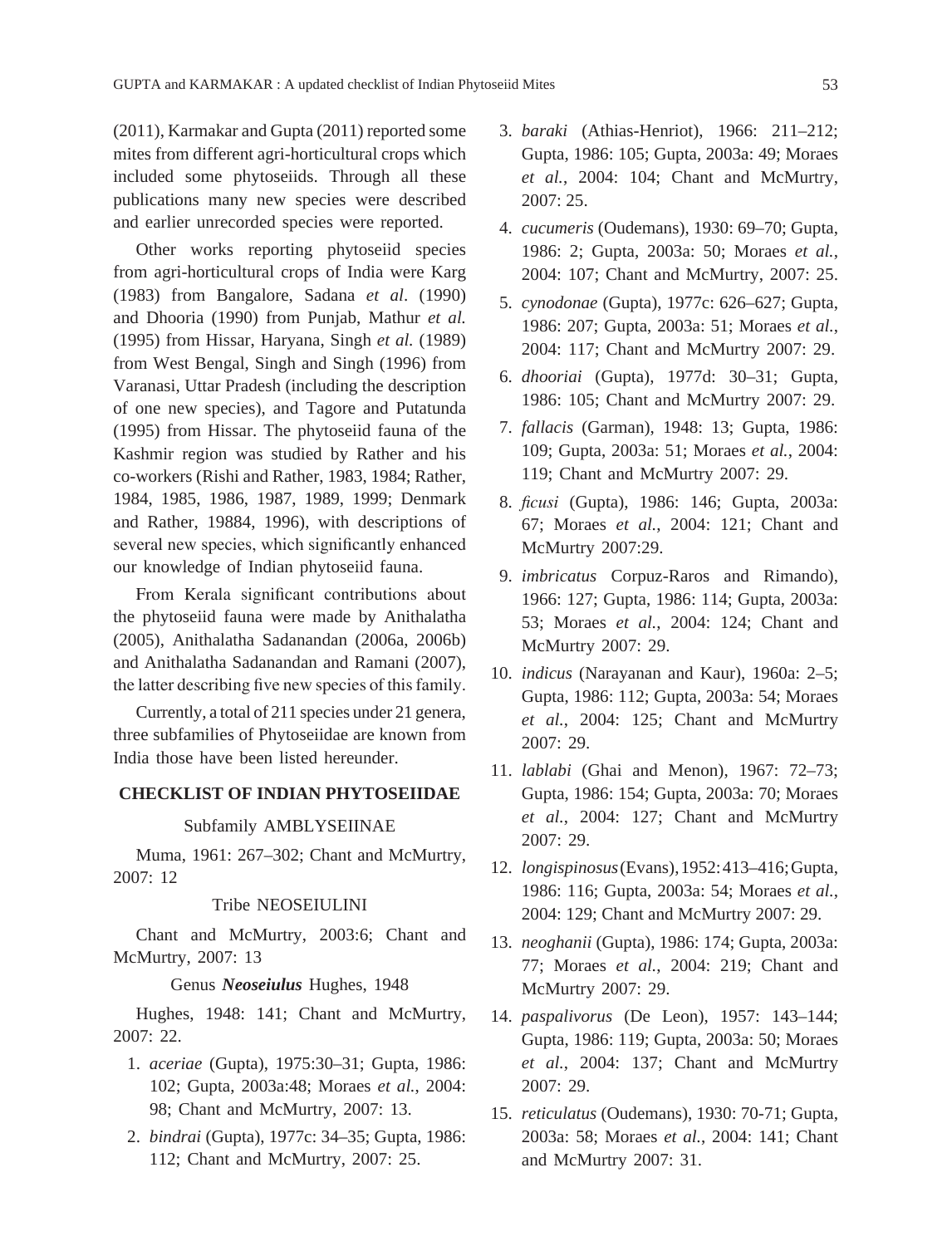Tribe KAMPIMODROMINI Kolodochka, 1998

Kolodochka, 1998: 59; Chant and McMurtry, 2007: 33–35.

Subtribe KAMPIMODROMINA Chant and McMurtry, 2007

Chant and McMurtry, 2007: 36.

Genus *Okiseius* Ehara, 1967

Ehara, 1967a: 67–82; Gupta, 1986: 210; Gupta, 2003a: 93; Chant and McMurtry, 2007: 40.

- 16. *laaensis* (Gupta, 1986), Moraes *et al.*, 2004: 198; Chant and McMurtry, 2007: 43.
- 17. *himalayana* Gupta, 1986: 211; Gupta, 2003a: 93; Moraes *et al.*, 2004: 154; Chant and McMurtry, 2007: 43.
- 18. *sikkimensis* Gupta, 1986: 213; Gupta, 2003a: 94; Moraes *et al.*, 2004: 155; Chant and McMurtry, 2007: 43 (erroneously mentioned as *himalayanus*).
- 19. *yazuliensis* Gupta, 1986: 215; Gupta, 2003a: 95; Moraes *et al.*, 2004: 156; Chant and McMurtry, 2007: 43.

Genus *Proprioseius* Chant, 1957

Chant, 1957a: 357; Chant, 1965: 371 (in part); Gupta, 1986: 138; Gupta, 2003a: 64; Chant and McMurtry, 2007: 45.

20. *kumaonensis* Gupta, 1982a: 28; Gupta, 1986: 138; Gupta, 2003a: 64; Moraes *et al.*, 2004: 193; Chant and McMurtry, 2007: 45.

Subtribe PARAPHYOTOSEIINA Chant and McMurtry, 2003

Chant and McMurtry, 2003: 211; Chant and McMurtry, 2007: 47.

Genus *Amblyseiulella* Muma, 1961

Muma, 1961: 276; Gupta, 1986: 210; Gupta, 2003a: 93; Chant and McMurtry, 2007: 47–49.

- 21. *heveae* (Oudemans), 1930: 97; Gupta, 1986: 67; Gupta, 2003a: 29; Moraes *et al.*, 2004: 10; Chant and McMurtry, 2007: 49.
- 22. *hyauliangensis* (Gupta), 1986: 69; Gupta, 2003a: 30; Moraes *et al.*, 2004: 11; Chant and McMurtry, 2007: 49.

23. *nucifera* (Gupta), 1979: 80; Gupta, 1986: 71; Gupta, 2003a: 30; Moraes *et al.*, 2004: 11; Chant and McMurtry, 2007: 49.

> Genus *Paraphytoseius* Swirski and Schechter, 1961

Swirski and Schechter, 1961: 113; Chant and McMurtry, 2007: 49.

1. *Amblyseius (Paraphytoseius)* Ehara, 1967a

Ehara, 1967a: 77; Gupta, 1986: 122; Gupta, 2003a: 58; Chant and McMurtry, 2007: 49.

2. *Proprioseius (Paraphytoseius***)** Karg, 1983

Karg, 1983: 302; Chant and McMurtry, 2007: 49.

- 3. *Ptenoseius* Schuster and Pritchard, 1963 Schuster and Pritchard, 1963: 198
- 24. *apocynaevagrans* Chinniah and Mohansundaram, 2001a: 73; Chant and McMurtry, 2007: 53.
- 25. *arjunae* Anithalatha Sadanandan, 2006a: 188.
- 26. *bhadrakaliensis* (Gupta), 1969a: 127; Gupta, 1986: 123; Gupta, 2003a: 59; Moraes *et al.*, 2004: 160; Chant and McMurtry, 2007: 53.
- 27. *horrifer* (Pritchard and Baker) 1962: 205– 309; Gupta, 1986: 123; Moraes *et al.*, 2004: 163; Chant and McMurtry, 2007: 53.
- 28. *multidentatus* Swirski and Shechter, 1961: 114; Gupta, 1986: 123; Gupta, 2003a: 59; Moraes *et al.*, 2004: 162; Chant and McMurtry, 2007: 53.
- 29. *nicobarensis* (Gupta), 1977b: 631; Gupta, 1986: 123; Gupta, 2003a: 59; Moraes *et al.*, 2004: 162; Chant and McMurtry, 2007: 53.
- 30. *orientalis* (Narayanan *et al*.) 1960: 394; Gupta, 1986: 123; Gupta, 2003a: 59; Moraes *et al.*, 2004: 162; Chant and McMurtry, 2007: 53.
- 31. *scleroticus* (Gupta and Ray), 1981a: 42; Gupta, 1986: 123; Gupta, 2003a: 60; Moraes *et al.*, 2004: 164; Chant and McMurtry, 2007: 53.

# Tribe TYPHLODROMIPSINI Chant and McMurtry, 2005b

Chant and McMurtry, 2005b: 318; Chant and McMurtry, 2007: 55.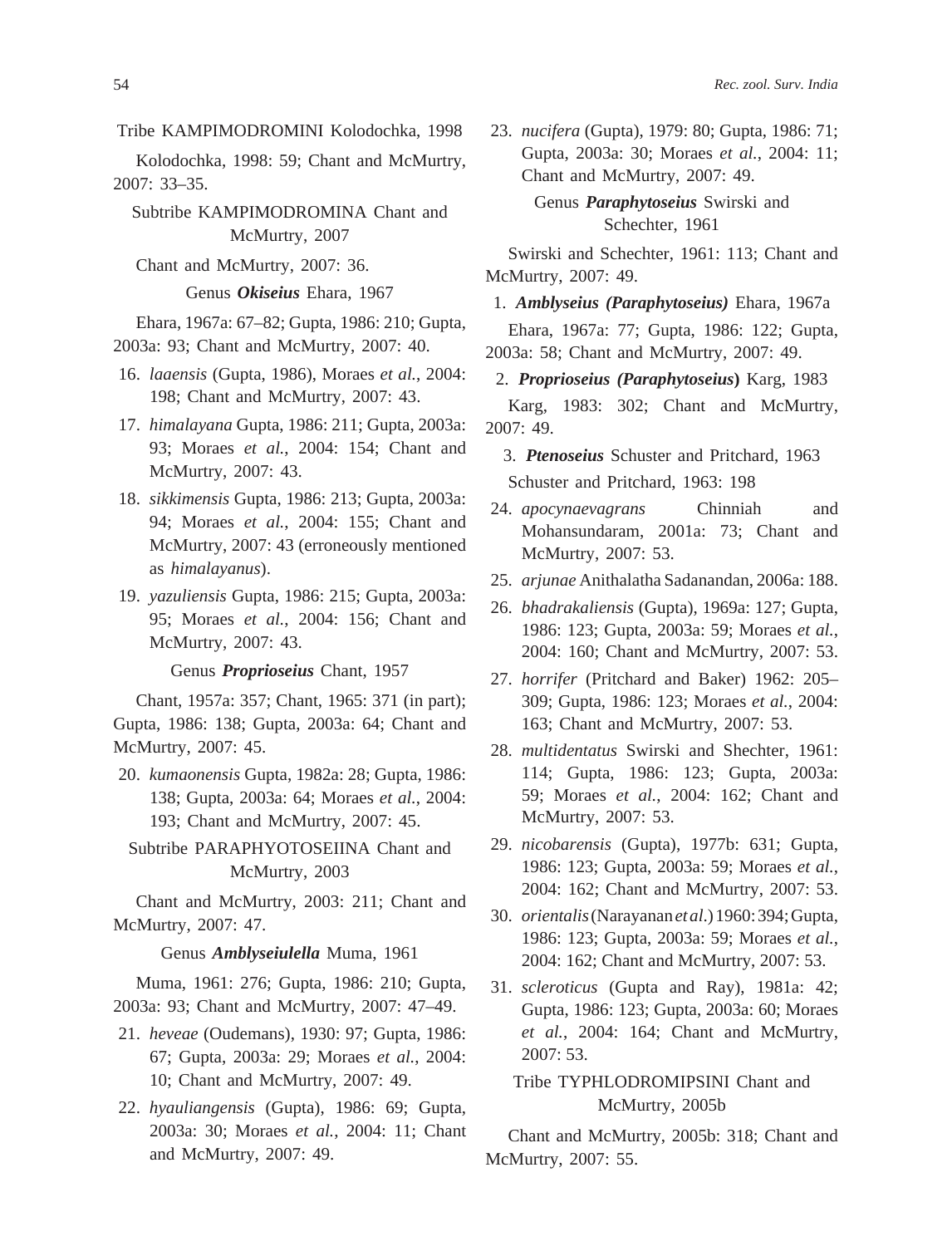Genus *Scapulaseius* Karg and Ooman-Kalsbeek 1987

Karg and Ooman-Kalsbeek 1987: 132; Chant and McMurtry, 2005a: 331; Chant and McMurtry, 2007: 65.

4. *Newsami* group

Chant, 1959: 95.

5. *markwelli* species group

Schicha, 1987: 25.

6. *oguroi* species group

Wu and Ou, 1999: 103.

- 32. *andamanicus* (Gupta), 1980c: 213; Gupta, 1986: 198; Gupta, 2003a: 87; Moraes *et al.*, 2004: 206; Chant and McMurtry, 2007: 67.
- 33. *asiaticus* (Evans 1953); Moraes *et al.*, 2004: 207; Chant and McMurtry, 2007: 67 (earlier report of this species by Narayannan *et al.*, 1960 and Gupta (1970) appeared to be miss identification however, the present report of this species made from India is based on correct identification and confirmed by Dr. G.J.de Moraes through per.comm. and therefore this is treated as new record from India.)
- 34. *arecae* (Gupta), 1977c: 624; Gupta, 1986: 160; Gupta, 2003a: 73; Moraes *et al.*, 2004: 207; Chant and McMurtry, 2007: 67.
- 35. *assamensis* Chant 1960: 60; Gupta, 1986: 104; Chant and McMurtry, 2007: 67; Moraes *et al.*, 2004: 208.
- 36. *augusta* (Roy *et al.*) 2008: 1.
- 37. *daturae* (Gupta), 1975: 34; Gupta, 1986: 185; Moraes *et al.*, 2004: 146; Chant and McMurtry, 2007: 67.
- 38. *eucalypticus* (Gupta), 1978a: 330; Gupta, 1986: 144; Gupta, 2003a: 66; Moraes *et al.*, 2004: 177; Chant and McMurtry, 2007: 67.
- 39. *hapoli* (Gupta) 1986: 200; Gupta, 2003a: 88; Moraes *et al.*, 2004: 88; Chant and McMurtry, 2007: 67.
- 40. *meghalayensis* (Gupta, 1978b: 67); Gupta, 1986: 170; Gupta, 2003a: 76; Moraes *et al.*, 2004: 218; Chant and McMurtry, 2007: 121.
- 41. *officinaria* (Gupta), 1975: 39; Gupta, 1986: 176; Gupta, 2003a: 78; Moraes *et al.*, 2004: 219; Chant and McMurtry, 2007: 67.
- 42. *polyantheae* (Gupta), 1975: 42; Gupta, 1986: 178; Gupta, 2003a: 79; Moraes *et al.*, 2004: 221; Chant and McMurtry, 2007: 67.
- 43. *sapienticola* (Gupta), 1977c: 633; Gupta, 1986: 182; Gupta, 2003a: 80; Moraes *et al.*, 2004: 223; Chant and McMurtry, 2007: 68.
- 44. *sorghumae* (Gupta), 1977c: 635; Gupta, 1986: 157; Gupta, 2003a: 72; Moraes *et al.*, 2004: 204; Chant and McMurtry, 2007: 68.
- 45. *suknaensis* (Gupta), 1970a: 185; Gupta, 1986: 185; Gupta, 2003a: 81; Moraes *et al.*, 2004: 146; Chant and McMurtry, 2007: 68. Genus *Typhlodromips* De Leon, 1965

De Leon, 1965: Chant and McMurtry, 2007: 63.

46. *syzygii* (Gupta), 1975: 44; Gupta, 1986: 188; Gupta, 2003a: 82; Moraes *et al.*, 2004: 227; Chant and McMurtry, 2007: 63.

Tribe AMBLYSEIINI Muma, 1961

Muma, 1961: 273; Chant and McMurtry, 2007: 68.

7. *Amblyseiinae* Muma, 1961

Muma 1961: 273.

8. *Amblyseiini* Wainstein, 1962

Wainstein, 1962: 26; Chant and McMurtry, 2007: 68.

> Subtribe AMBLYSEIINA Chant and McMurtry, 2004

Chant and McMurtry, 2004: 179; Chant and McMurtry, 2007: 69.

Genus *Transeius* Chant and McMurtry, 2004

Chant and McMurtry, 2004: 181; Chant and McMurtry, 2007: 69.

- 47. *bangalorensis* Karg, 320; Gupta, 2003a: 74; Moraes *et al.*, 2004: 209; Chant and McMurtry, 2007: 71.
- 48. *tetranychivorus* (Gupta), 1978b: 337; Gupta, 1986: 190; Gupta, 2003a: 83; Moraes *et al.*, 2004: 228; Chant and McMurtry, 2007: 71.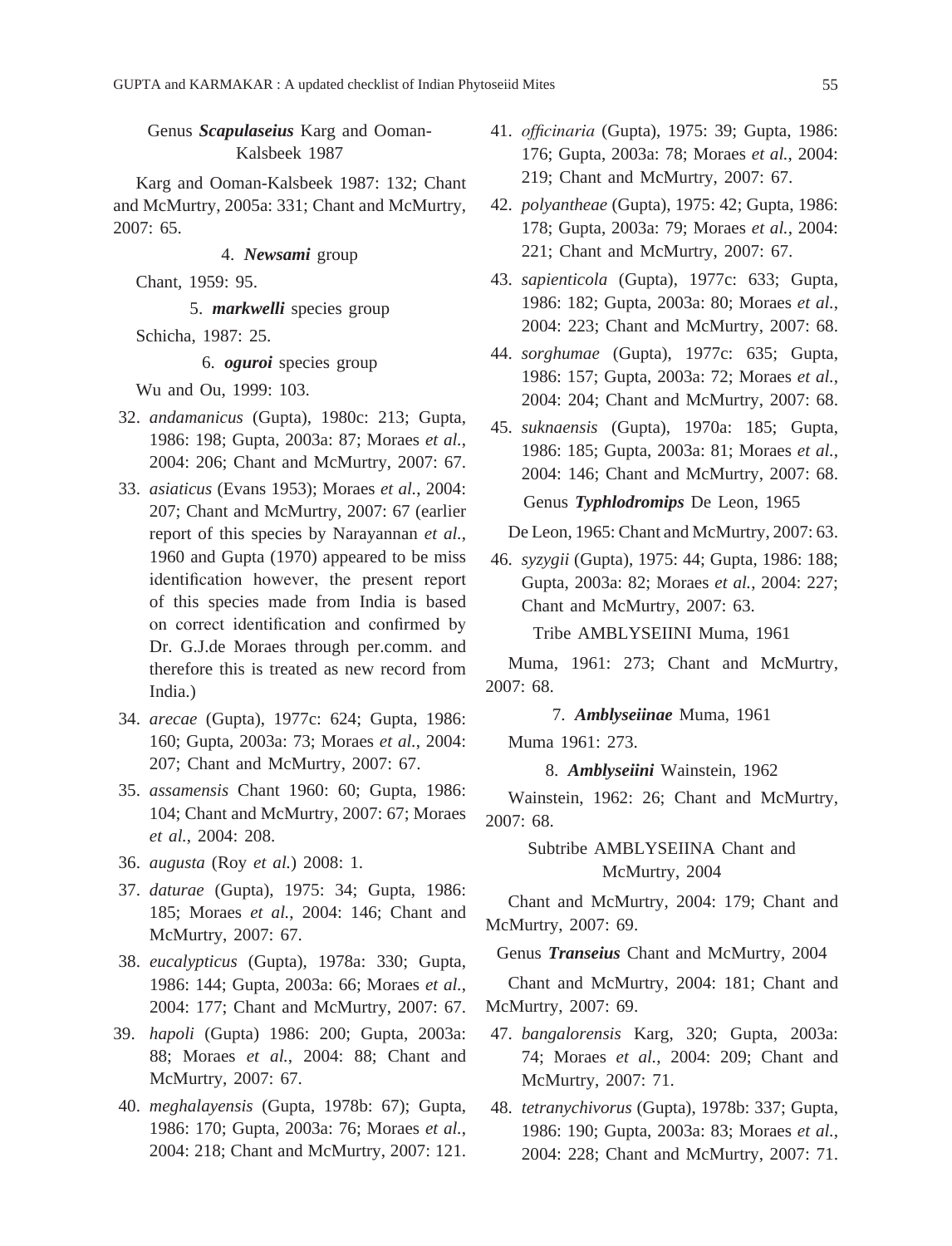Genus *Amblyseius* Berlese, 1914

Berlese, 1914: 143; Gupta, 1986: 33; Gupta, 2003a: 12; Chant and McMurtry, 2007: 73.

9. *Amblysiopsis* Garman, 1948

Garman, 1948: 17; Gupta, 1986: 33; Chant and McMurtry, 2007: 73.

10. *Amblyseius (Amblyseius)* Muma, 1961

Muma, 1961: 287; Chant and McMurtry, 2007: 73.

11. *Amblyseius (Amblyseialus)* Muma, 1961

Muma 1961: 287; Chant and McMurtry, 2007: 73.

12. *Amblyseialus* Muma 1965

Muma 1965: 245; Chant and McMurtry, 2007: 73.

13. *Proprisiopsis (Peloiseius)* Karg, 1983

Karg, 1983: 303; Chant and McMurtry, 2007: 73.

14. *Amblyseius (Multiseius)* Denmark and Muma 1989

Denmark and Muma 1989: 82; Chant and McMurtry, 2007: 73.

# 15. *Amblyseius (Pauciseius)* Denmark and Muma 1989

Denmark and Muma, 1989: 132; Chant and McMurtry, 2007: 73.

- 49. *adhatodae* Muma, 1967: 50; Gupta, 1986: 37; Gupta, 2003a: 15; Moraes *et al.*, 2004: 12; Chant and McMurtry, 2007: 74.
- 50. *aerialis* (Muma), 1955: 264; Athias-Henriot 1957: 338; Rao and Rao, 1964: 38; Prasad, 1974: 160; Gupta, 1975: 31; Gupta, 2003a: 15; Moraes *et al.*, 2004: 13; Chant and McMurtry, 2007: 75.
- 51. *amitae* Bhattacharyya, 1969: 677; Moraes *et al.*, 2004: 28; Chant and McMurtry, 2007: 75.
- 52. *amtalaensis* Gupta, 1977a: 53; Moraes *et al.*, 2004: 35; Chant and McMurtry, 2007: 75.
- 53. *andersoni* Chant, 1957b: 296; Gupta, 1986: 180; Gupta, 2003a: 79; Chant and McMurtry, 2007: 75.
- 54. *apocynae* Chinniah and Mohanasundaram, 2001b: 66; Chant and McMurtry, 2007: 75.
- 55. *channabasavannai* Gupta and Daniel, 1978: 328 (originally described as channabasavanni); Gupta, 1986: 41; Gupta, 2003a: 15; Moraes *et al.*, 2004: 19; Chant and McMurtry, 2007: 78 (mentioned as Channabasavanni).
- 56. *charui* Gupta, 1969c: 126; Gupta, 1986: 180; Moraes *et al.*, 2004: 15; Chant and McMurtry, 2007: 78.
- 57. *coffeae* Sadanandan, 2006: 39.
- 58. *crotolariae* Gupta, 1977d: 53; Gupta, 1986: 162; Gupta, 2003a: 74; Chant and McMurtry, 2007: 78.
- 59. *cucurbitae* Rather, 1985: 291; Gupta, 2003a: 17; Moraes *et al.*, 2004: 21; Chant and McMurtry, 2007: 78.
- 60. *deleoni* Muma and Denmark, 1970: 68; Gupta, 1986: 45; Gupta, 2003a: 20; Moraes *et al.*, 2004: 28; Chant and McMurtry, 2007: 78.
- 61. *eujeniae* Gupta, 1977c: 627; Gupta, 1986: 164; Gupta, 2003a: 75; Moraes *et al.*, 2004: 197; Chant and McMurtry, 2007: 78.
- 62. *excelsus* Chaudhri *et al*., 1979: 68; Rather, 1985: 291–295; Gupta, 2003a: 18; Moraes *et al.*, 2004: 23; Chant and McMurtry, 2007: 78.
- 63. *fraterculus* Berlese, 1917: 172; Gupta, 1986: 111; Gupta, 2003a: 52; Moraes *et al.*, 2004: 24; Chant and McMurtry, 2007: 78.
- 64. *giganticus* Gupta, 1981a: 33–35; Gupta, 1986: 45; Moraes *et al.*, 2004: 29; Chant and McMurtry, 2007: 78.
- 65. *guajavae* Gupta, 1978b: 63; Gupta, 1986: 166; Gupta, 2003a: 75; Moraes *et al.*, 2004: 197; Chant and McMurtry, 2007: 78.
- 66. *hapoliensis* Gupta, 1986: 43; Gupta, 2003a: 18; Moraes *et al.*, 2004: 213; Chant and McMurtry, 2007: 78.
- 67. *herbicolus* Chant, 1959: 84–85; Gupta, 1986: 45–47; Gupta, 2003a: 18–20; Moraes *et al.*, 2004: 28; Chant and McMurtry, 2007: 78.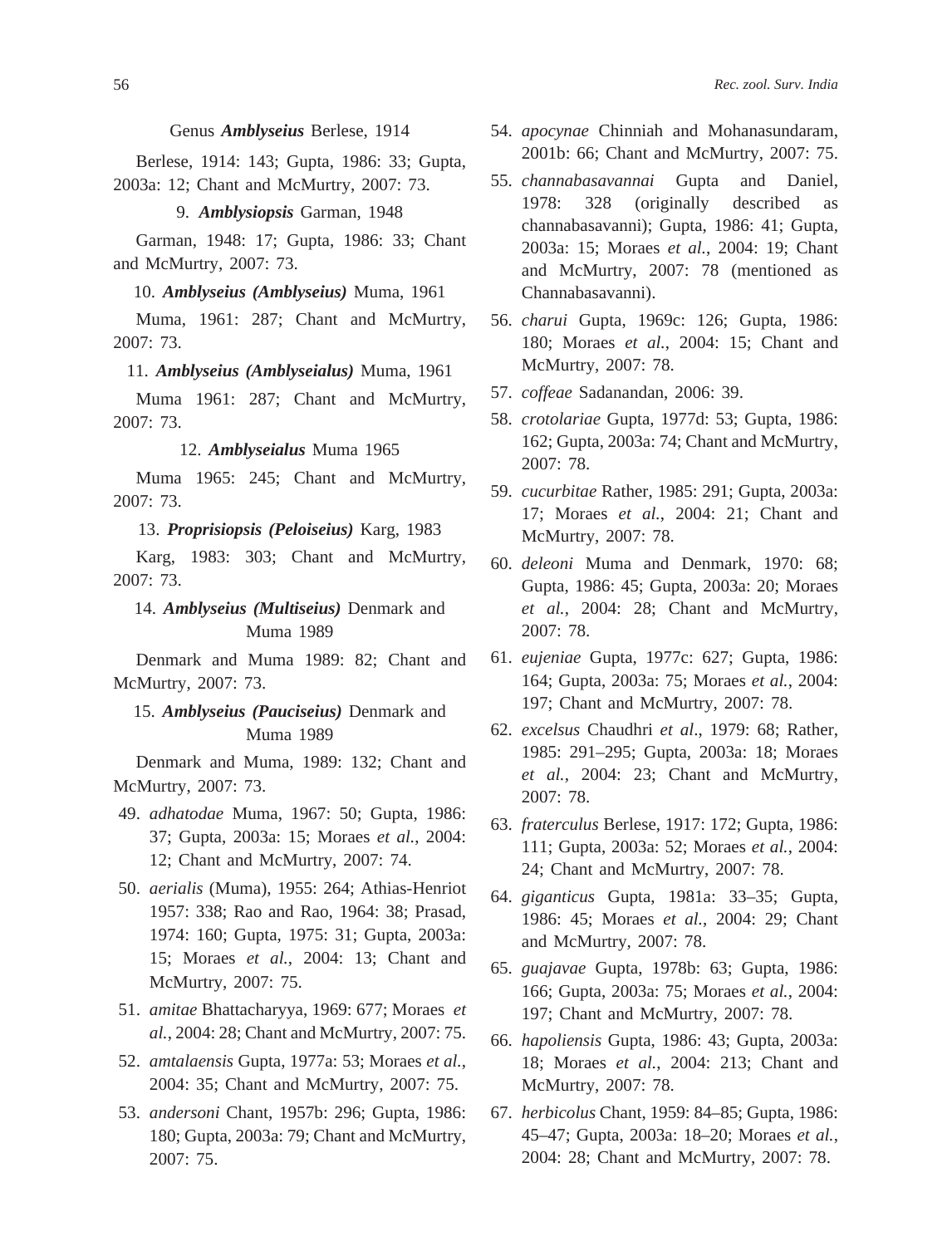- 68. *herbiculoides* McMurtry and Moraes, 1984: 27–37; Moraes *et al.*, 2004: 27; Chant and McMurtry, 2007: 78; Seeja and Ramani, 2010: 48.
- 69. *indirae* Gupta, 1985: 209; Gupta, 1986: 47; Gupta, 2003a: 20; Moraes *et al.*, 2004: 30; Chant and McMurtry, 2007: 78.
- 70. *ipomoeae* Ghai and Menon, 1967: 71; Gupta, 1986: 37; Moraes *et al.*, 2004: 31; Chant and McMurtry, 2007: 78.
- 71. *jarooa* Gupta, 1977b: 629; Gupta, 1986: 148; Gupta, 2003a: 68; Moraes *et al.*, 2004: 198; Chant and McMurtry, 2007: 78.
- 72. *koothaliensis* Anithalatha, 2005: 83.
- 73. *kulini* Gupta, 1978a: 62; Gupta, 1986: 30; Gupta, 2003a: 22; Moraes *et al.*, 2004: 33; Chant and McMurtry, 2007: 78.
- 74. *laaensis* (Gupta, 1986): 266; Gupta, 1986: 51; Gupta, 2003a: 22; Moraes *et al.*, 2004: 33; Chant and McMurtry, 2007: 78.
- 75. *largoensis* Muma, 1955: 266; Gupta, 1986: 51; Gupta, 2003a: 22; Moraes *et al.*, 2004: 33; Chant and McMurtry, 2007: 78.
- 76. *manipurensis* Gupta, 1978b: 66; Gupta, 1986: 156; Gupta, 2003a: 71; Moraes *et al.*, 2004: 201; Chant and McMurtry, 2007: 78.
- 77. *mcmurtryi* Muma, 1967: 270; Gupta, 1986: 55; Gupta, 2003a: 23; Moraes *et al.*, 2004: 37; Chant and McMurtry, 2007: 80.
- 78. *mohanasundaramai* Anithalatha, 2005: 81.
- 79. *mulberricus* Anithalatha Sadanandan and Ramani, 2007: 215.
- 80. *muraleedharani* Gupta, 1985: 57; Gupta, 1986: 13; Gupta, 2003a: 25; Moraes *et al.*, 2004: 39; Chant and McMurtry, 2007: 80.
- 81. *neocrotalariae* (Gupta), 1978b: 325; Gupta, 1986: 172; Gupta, 2003: 77; Moraes *et al.*, 2004: 219; Chant and McMurtry, 2007: 80.
- 82. *neorykei* Gupta, 1977a: 56; Gupta, 1986: 59; Gupta, 2003a: 25; Moraes *et al.*, 2004: 41; Chant and McMurtry, 2007: 80.
- 83. *orientalis* Ehara, 1959: 55; Gupta, 1986: 61; Gupta, 2003a: 26; Moraes *et al.*, 2004: 25; Chant and McMurtry, 2007: 80.
- 84. *paraaerialis* Muma, 1967: 270; Gupta, 1986: 63; Gupta, 2003a: 27; Moraes *et al.*, 2004: 46; Chant and McMurtry, 2007: 80.
- 85. *pseudorientalis* Chinniah and Mohanasundaram, 2001a: 68; Chant and McMurtry, 2007: 81.
- 86. *rangatensis* (Gupta), 1977c: 632–633; Gupta, 1986: 121; Gupta, 2003a: 57; Moraes *et al.*, 2004: 222; Chant and McMurtry 2007: 29.
- 87. *rosica* Gupta, 1992a: 166; Gupta, 2003a: 71; Moraes *et al.*, 2004: 203; Chant and McMurtry, 2007: 81.
- 88. *rubiae* Chinniah and Mohanasundaram, 2001a: 70; Chant and McMurtry, 2007: 81.
- 89. *shoreae* Gupta, 1977c: 57; Gupta, 1986: 63; Gupta, 2003a: 28; Moraes *et al.*, 2004: 224; Chant and McMurtry, 2007: 81.
- 90. *sijiensis* Gupta, 1986: 183; Gupta, 2003a: 81; Moraes *et al.*, 2004: 225; Chant and McMurtry, 2007: 81.

Subtribe PROPRIOSEIOPSINA Chant and McMurtry, 2004

Chant and McMurtry, 2004: 219; Chant and McMurtry, 2007: 85.

Genus *Proprioseiopsis* Muma, 1961

Muma, 1961: 277; Gupta, 1986: 131; Gupta, 2003a: 62; Chant and McMurtry, 2007: 87.

16. *Phytoseiulella* Muma, 1961: 276

17. *Amblyseius (Pavlovskeius)* Wainstein, 1962: 12

18. *Amblyseius (Skironodronus)* Wainstein, 1962: 12

19. *Amblyseius (Proprioseiopsis)* van der Merwe, 1968: 161

20. *Proprioseiopsis (Amblyseiulus)* Karg, 1983: 303

- 91. *arunachalensis* (Gupta), 1986: 132; Moraes *et al.*, 2004: 171.
- 92. *keralaensis* (Chinniah and Mohanasundaram), 2001b: 76; Chant and McMurtry, 2007: 78.
- 93. *peltatus* (van der Merwe), 1968: 119; Gupta, 1986: 134; Gupta, 2003a: 63; Moraes *et al.*, 2004: 185; Chant and McMurtry, 2007: 89.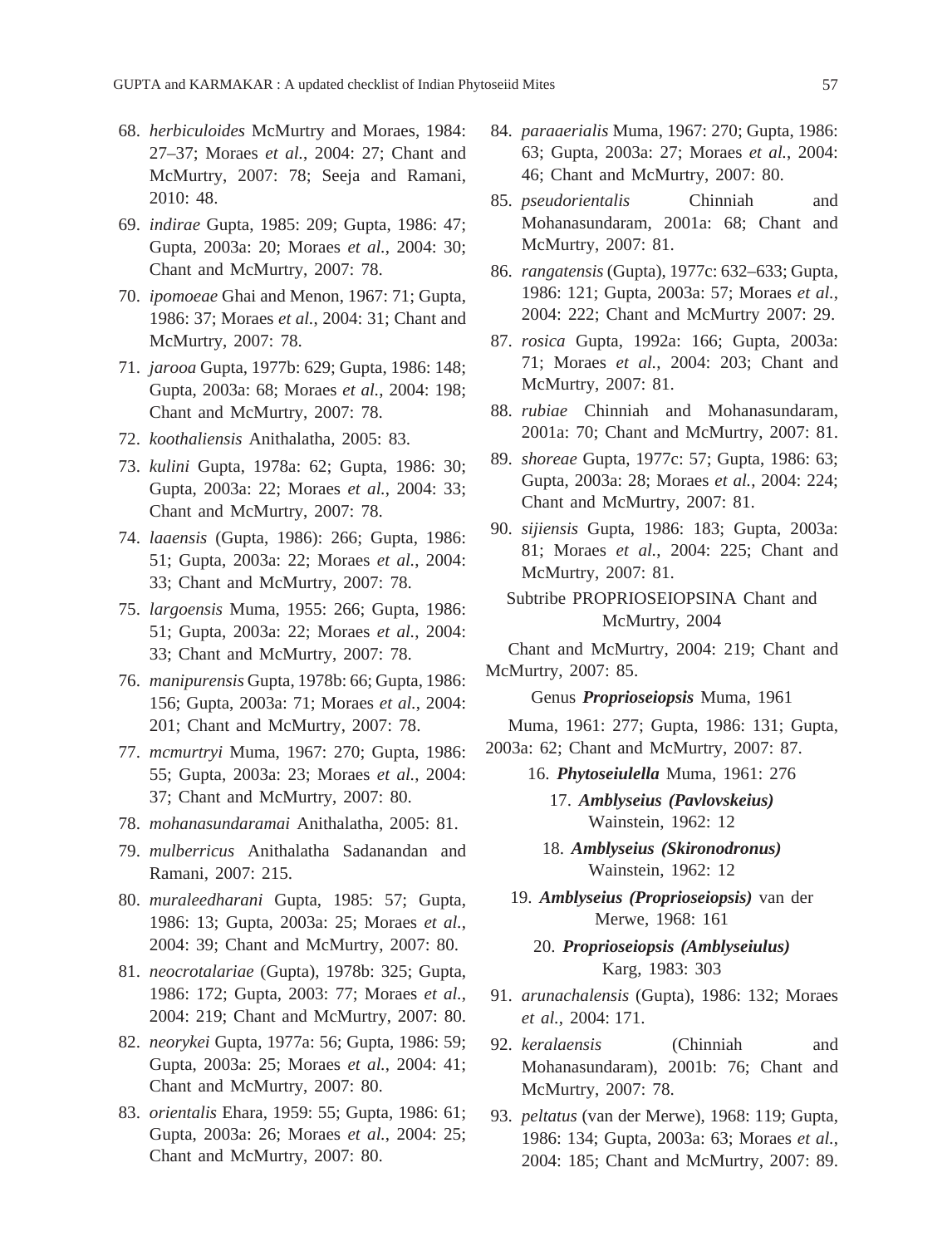- 94. *punicae* (Gupta), 1980a: 213; Gupta, 1987b: 50; Gupta, Moraes *et al.*, 2004: 186; Chant and McMurtry, 2007: 89.
- 95. *synachattiensis* (Gupta), 1986: 136; Gupta, 2003a: 63; Moraes *et al.*, 2004: 190; Chant and McMurtry, 2007: 89.

# Subtribe ARRENOSEIINA Chant and McMurtry, 2004

Chant and McMurtry, 2004b: 220; Chant and McMurtry, 2007: 94.

#### Genus *Phytoscutus* Muma, 1961

Muma, 1961: 275; Chant and McMurtry, 2007: 98.

96. *bakeri* (Gupta), 1980b: 214; Gupta, 1986: 202; Gupta, 2003a: 89; Moraes *et al.*, 2004: 165; Chant and McMurtry, 2007: 101.

# Genus *Paraamblyseius* Muma, 1962

Muma, 1962: 8; Gupta, 1986: 202; Gupta, 2003a: 89; Chant and McMurtry, 2007: 101.

- 98. *fragariae* Gupta, 1980a: 215; Gupta, 1986: 204; Gupta, 2003a: 90; Moraes *et al.*, 2004: 157; Chant and McMurtry, 2007: 103.
- 99. *mumai* Gupta, 1980b: 33; Gupta, 1986: 206; Gupta, 2003a: 90; Moraes *et al.*, 2004: 158; Chant and McMurtry, 2007: 103.

Tribe INDOSEIULINI Ehara and Amano, 1998

Ehara and Amano, 1998: 48; Chant and McMurtry, 2007: 105

Genus *Gynaeseius* Wainstein, 1962

Wainstein, 1962: 14; Chant and McMurtry, 2007: 105.

- 100. *eharai* (Gupta), 1986: 193–195; Gupta, 2003a: 85; Moraes *et al.*, 2004: 89; Chant and McMurtry, 2007: 107.
- 101. *ghaiae* (Denmark and Kolodochka), 1993: 237; Gupta, 2003a: 85; Moraes *et al.*, 2004: 89; Chant and McMurtry, 2007: 107.
- 102. *ricini* (Ghai and Menon), 1969: 348; Gupta, 1986: 195; Gupta, 2003a: 86; Moraes *et al.*, 2004: 89; Chant and McMurtry, 2007: 107.

Tribe EUSEIINI Chant and McMurtry, 2005

Chant and McMurtry, 2005b: 191; Chant and McMurtry, 2007: 107.

Subtribe TYPHLODROMALINA Chant and McMurtry, 2005

Chant and McMurtry, 2005b: 195; Chant and McMurtry, 2007: 109.

> Genus *Amblydromalus* Chant and McMurtry, 2005

Chant and McMurtry, 2005b: 203; Chant and McMurtry, 2007: 117.

103. *swaga* (Pritchard and Baker), 1962: 73; Gupta, 1986: 184; Moraes *et al.*, 2004: 204; Chant and McMurtry, 2007: 117.

> Subtribe EUSEIINA Chant and McMurtry, 2005

Chant and McMurtry, 2005a: 209; Chant and McMurtry, 2007: 118.

Genus *Euseius* Wainstein, 1962

Wainstein, 1962: 15; Gupta, 1986: 78; Gupta, 2003a: 31; Chant and McMurtry, 2007: 118.

- 104. *ahaioensis* (Gupta), 1992b: 160; Gupta, 2003a: 32; Moraes *et al.*, 2004: 60; Chant and McMurtry, 2007: 120.
- 105. *alstoniae* (Gupta), 1975: 31; Gupta, 1986: 74; Gupta, 2003a: 32; Moraes *et al.*, 2004: 61; Chant and McMurtry, 2007: 120.
- 106. *bambusae* (Ghai and Menon, 1967: 66); Gupta, 1986: 76; Gupta, 2003a: 34; Moraes *et al.*, 2004: 62; Chant and McMurtry, 2007: 120.
- 107. *chikmagalurensis* (Gupta) 1985: 434; Gupta, 1986: 141; Gupta, 2003a: 65; Moraes *et al.*, 2004: 196; Chant and McMurtry, 2007: 120.
- 108. *chitradurgae* (Gupta), 1985: 435; Gupta, 1986: 146; Gupta, 2003a: 66; Moraes *et al.*, 2004: 196; Chant and McMurtry, 2007: 120.
- 109. *coccineae* Gupta, 1975: 30; Gupta, 1986: 80; Gupta, 2003a: 35; Moraes *et al.*, 2004: 64; Chant and McMurtry, 2007: 120.
- 110. *coccosocius* (Ghai and Menon), 1967: 67; Gupta, 1986: 80; Gupta, 2003a: 36; Moraes *et al.*, 2004: 64; Chant and McMurtry, 2007: 120.

<sup>97.</sup> *salebrosus* (Chant), 1960: 58; Gupta, 1986: 128; Gupta, 2003a: 61; Moraes *et al.*, 2004: 166; Chant and McMurtry, 2007: 101.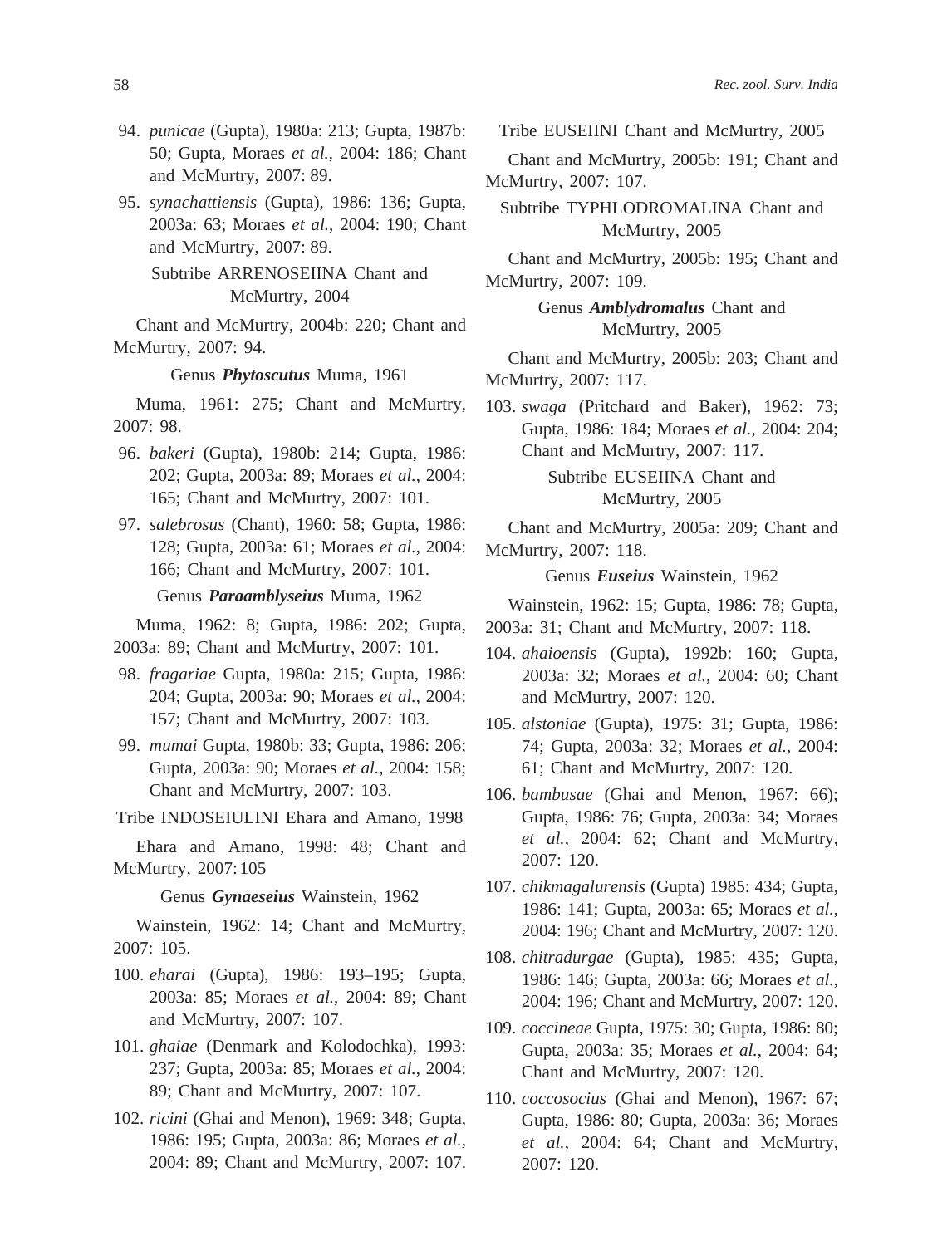- 111. *concordis* (Chant), 1959: 69; Jagdish *et al*., 1994: 244; Gupta, 2003a: 37; Moraes *et al.*, 2004: 64; Chant and McMurtry, 2007: 120.
- 112. *delhiensis* (Narayanan and Kaur), 1960b: 5; Gupta, 1986: 82; Gupta, 2003a: 37; Moraes *et al.*, 2004: 64; Chant and McMurtry, 2007: 120.
- 113. *eucalypti* (Ghai and Menon), 1967: 69; Gupta, 1986: 84; Gupta, 2003a: 39; Moraes *et al.*, 2004: 66; Chant and McMurtry, 2007: 120.
- 114. *finlandicus* (Oudemans), 1915: 183; Ghai and Menon, 1967: 70; Gupta, 1986: 86; Gupta, 2003: 39; Moraes *et al.*, 2004: 66; Chant and McMurtry, 2007: 121.
- 115. *hibisci* (Chant), 1959: 68; Gupta, 1970b: 98; Prasad, 1974: 165; Gupta, 1986: 86; Moraes *et al.*, 2004: 70; Chant and McMurtry, 2007: 121.
- 116. *indica* (Chatterjee and Gupta, 2003: 70, new name proposed in place of *Amblyseius (Typhlodromalus) mangiferae*, 2003 which is a junior homonym)
- 117. *insanus* (Khan and Chaudri), 1969: 52; Rather, 1985: 292; Gupta, 2003a: 41; Moraes *et al.*, 2004: 72; Chant and McMurtry, 2007: 121.
- 118. *kalimpongensis* (Gupta), 1969a: 128; Gupta, 1986: 150; Gupta, 2003a: 68; Moraes *et al.*, 2004: 72; Chant and McMurtry, 2007: 121.
- 119. *kodaikanalensis* (Gupta), 1978c: 331; Gupta, 1986: 96; Moraes *et al.*, 2004: 80; Chant and McMurtry, 2007: 121.
- 120. *macrospatulatus* (Gupta), 1986: 89; Gupta, 2003a: 41; Moraes *et al.*, 2004: 73; Chant and McMurtry, 2007: 121.
- 121. *mangiferae* (Ghai and Menon, 1967: 74); Gupta, 1986: 168; Gupta, 2003a: 76; Moraes *et al.*, 2004: 73; Chant and McMurtry, 2007: 121.
- 122. *neococcineae* (Gupta, 1978b: 60); Gupta, 1986: 90; Gupta, 2003a: 41; Moraes *et al.*, 2004: 75; Chant and McMurtry, 2007: 121.
- 123. *ovalis* (Evans), 1953: 458; Narayanan *et al*., 1960: 388; Gupta, 1986: 92; Gupta, 2003a: 42; Moraes *et al.*, 2004: 77; Chant and McMurtry, 2007: 121.
- 124. *papayensis* Anithalatha Sadanandan, 2006b: 179.
- 125. *prasadi* (Chant and McMurtry), 1975: 40; Gupta, 1986: 94; Gupta, 2003a: 43; Chant and McMurtry, 2005b: 187–224; Chant and McMurtry, 2007: 123.
- 126. *rhododendronis* (Gupta, 1970b: 187); Gupta, 1986: 96; Gupta, 2003a: 44; Moraes *et al.*, 2004: 79; Chant and McMurtry, 2007: 123.
- 127. *sacchari* (Ghai and Menon), 1967: 75; Gupta, 1986: 98; Gupta, 2003a: 45; Moraes *et al.*, 2004: 81; Chant and McMurtry, 2007: 123.
- 128. *scutalis* (Athias-Henriot), 1958: 23–43; Rather, 1999: 20; Gupta, 2003a: 46; Moraes *et al.*, 2004: 82; Chant and McMurtry, 2007: 123.
- 129. *vignus* (Rishi and Rather), 1983: 303; Gupta, 2003a: 46; Moraes *et al.*, 2004: 86; Chant and McMurtry, 2007: 123.

Subfamily PHYTOSEIINAE Berlese, 1913

**Phytoseiini** Berlese, 1913: 3

**Phytoseiinae** Vitzthum, 1941: 768; Gupta, 1986: 216; Gupta, 2003a: 95; Chant and McMurtry, 2007: 125.

**Chantiini** Pritchard and Baker, 1962: 211

**Chantiinae** Chant and Yoshida-Shaul, 1986: 2025

Genus *Phytoseius* Ribaga, 1904

Ribaga, 1904: 177; Gupta, 1986: 219; Gupta, 2003a: 96; Chant and McMurtry, 2007: 127.

- 21. *Phytoseius (Phytoseius)* Wainstein, 1959: 1361
- 22. *Phytoseius (Dubininellus)*  Wainstein 1959: 1361
- 23. *Dubininellus* Muma, 1961: 293
- 24. *Plumifer* species group Chant and Yoshida-Shoul 1992: 12
- 130. *bandipurensis* Gupta, 1980d: 53; Gupta, 1986: 229; Gupta, 2003a: 100; Moraes *et al.*, 2004: 233; Chant and McMurtry, 2007: 129.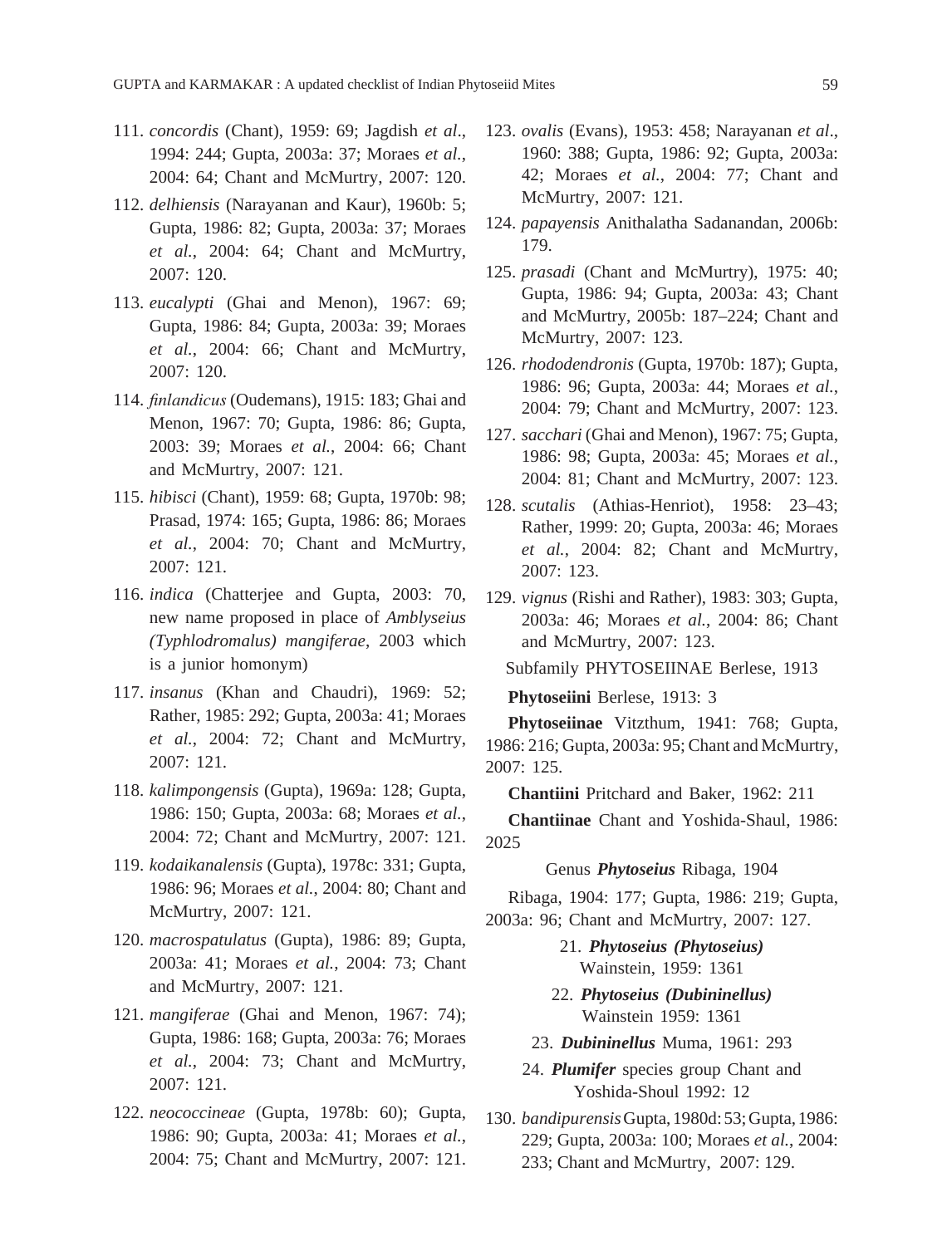- 131. *brevicrinis* Swirski and Shechter, 1961: 106; Gupta, 1987b: 86; Gupta, 2003a: 101; Moraes *et al.*, 2004: 233; Chant and McMurtry, 2007: 129.
- 132. *coheni* Swirski and Shechter, 1961: 104; Gupta *et al*., 1971: 298; Gupta, 2003a: 102; Moraes *et al.*, 2004: 235; Chant and McMurtry, 2007: 129.
- 133. *corniger* Wainstein, 1959: 1362; Gupta, 1981b: 44; Gupta, 1986: 230; Gupta, 2003a: 102; Moraes *et al.*, 2004: 235; Chant and McMurtry, 2007: 129.
- 134. *crinitus* Swirski and Shechter, 1961: 102; Ray and Gupta 1983: 303; Gupta, 1986: 232; Gupta, 2003a: 103; Moraes *et al.*, 2004: 236; Chant and McMurtry, 2007: 129.
- 135. *domesticus* Rather, 1985: 14; Gupta, 2003a: 103; Moraes *et al.*, 2004: 237; Chant and McMurtry, 2007: 129.
- 136. *indicus* Bhattacharyya, 1969: 679; Gupta, 1986: 234; Gupta, 2003a: 104; Moraes *et al.*, 2004: 241; Chant and McMurtry, 2007: 129.
- 137. *intermedius* Evans and Mcfarlane, 1962: 587; Gupta, 1970b: 98; Gupta, 1986: 236; Gupta, 2003a: 104; Moraes *et al.*, 2004: 242; Chant and McMurtry, 2007: 129.
- 138. *jaunpurensis*, Gupta 1982b: 367; Gupta, 1986: 252; Moraes *et al.*, 2004: 252; Chant and McMurtry, 2007: 129.
- 139. *jujuba* Gupta, 1977d: 13; Gupta, 1986: 238; Gupta, 2003a: 105; Moraes *et al.*, 2004: 242; Chant and McMurtry, 2007: 129.
- 140. *kapuri* Gupta, 1969c: 116; Gupta, 1986: 221; Gupta, 2003a: 97; Moraes *et al.*, 2004: 243; Chant and McMurtry, 2007: 129.
- 141. *macropilis* Banks, 1909: 136; Narayanan *et al*., 1960: 386; Gupta, 1986: 240; Gupta, 2003a: 106; Moraes *et al.*, 2004: 244; Chant and McMurtry, 2007: 129.
- 142. *macrosetosus* Gupta, 1977d: 16; Gupta, 1986: 242; Gupta, 2003a: 107; Moraes *et al.*, 2004: 246; Chant and McMurtry, 2007: 129.
- 143. *maldahaensis* Gupta, 1992a: 177; Gupta, 2003a: 107; Moraes *et al.*, 2004: 246; Chant and McMurtry, 2007: 129.
- 144. *meyerae* Gupta, 1977d: 7; Gupta, 1986: 244; Gupta, 2003a: 107; Moraes *et al.*, 2004: 247; Chant and McMurtry, 2007: 129.
- 145. *minutus* Narayanan *et al*., 1960: 391; Gupta, 1986: 223; Gupta, 2003a: 98; Moraes *et al.*, 2004: 247; Chant and McMurtry, 2007: 129.
- 146. *mixtus* Chaudhri, 1973: 83; Ray and Gupta, 1983: 301; Gupta, 1986: 246; Gupta, 2003a: 108; Moraes *et al.*, 2004: 247; Chant and McMurtry, 2007: 129.
- 147. *namdaphaensis* Gupta, 1986: 225; Gupta, 1986: 225; Gupta, 2003a: 99; Moraes *et al.*, 2004: 248; Chant and McMurtry, 2007: 129.
- 148. *neglecta* Gupta, 1969c: 117; Gupta, 1986: 234; Moraes *et al.*, 2004: 242; Chant and McMurtry, 2007: 129.
- 149. *neocorniger* Gupta, 1977a: 13; Gupta, 1986: 248; Gupta, 2003a: 110; Moraes *et al.*, 2004: 249; Chant and McMurtry, 2007: 129.
- 150. *neoferox* Ehara and Bhandhufalck, 1977: 49; Gupta, 1986: 250; Gupta, 2003a: 110; Moraes *et al.*, 2004: 249; Chant and McMurtry, 2007: 129.
- 151. *nipponicus* Ehara, 1962: 58; Rather, 1985: 13; Gupta, 2003a: 111; Moraes *et al.*, 2004: 249; Chant and McMurtry, 2007: 129.
- 152. *punjabensis* Gupta, 1977a: 16; Gupta, 1986: 252; Gupta, 2003a: 111; Moraes *et al.*, 2004: 252; Chant and McMurtry, 2007: 129.
- 153. *rachelae* Swirski and Shechter, 1961: 108; Gupta, 1980d: 52; Gupta, 1986: 253; Gupta, 2003a: 112; Moraes *et al.*, 2004: 253; Chant and McMurtry, 2007: 129.
- 154. *roseus* Gupta, 1969b: 119; = *rugulosus* Chaudhri 1973: 82; Gupta, 1986: 255; Gupta, 2003a: 112; Moraes *et al.*, 2004: 254; Chant and McMurtry, 2007: 129.
- 155. *rugosus* Denmark, 1966: 100; Gupta, 1977c: 7; Gupta, 1986: 257; Gupta, 2003a: 113; Moraes *et al.*, 2004: 255; Chant and McMurtry, 2007: 129.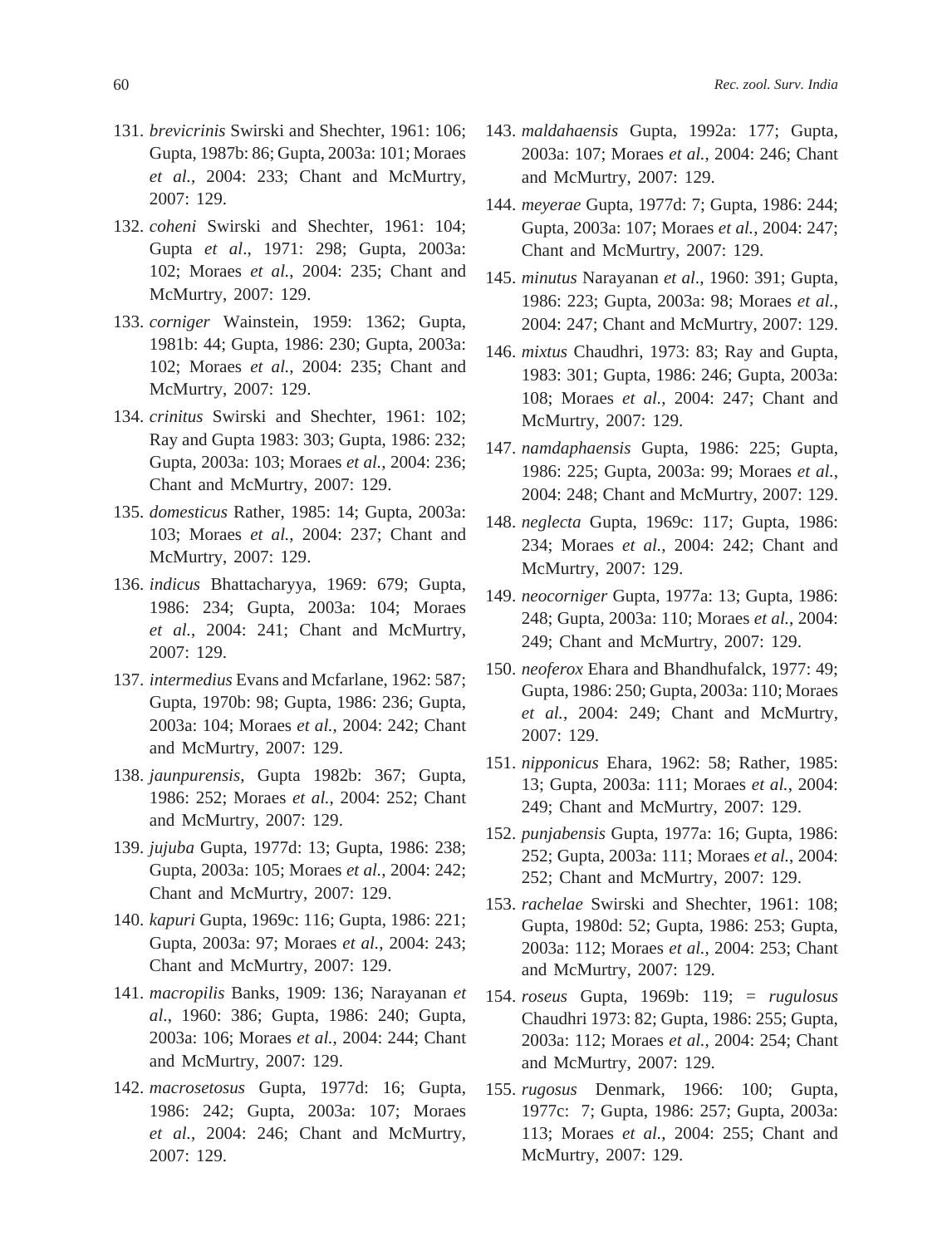156. *swirskii* Gupta, 1980c: 210; Gupta, 1986: 259; Gupta, 2003a: 114; Moraes *et al.*, 2004: 257; Chant and McMurtry, 2007: 131.

- 157. *viscosum* Roy and Saha, 2010: 123.
- 158. *wainsteini* Gupta, 1981b: 43; Gupta, 1986: 260; Gupta, 2003a: 114; Moraes *et al.*, 2004: 258; Chant and McMurtry, 2007: 131.
- 159. *woodburyi* De Leon, 1965: 11–21; Gupta, 1986: 242; Moraes *et al.*, 2004: 258; Chant and McMurtry, 2007: 131.

Genus *Platyseiella* Muma 1961

Muma, 1961: 280; Gupta, 1986: 206; Gupta, 2003: 92; Chant and McMurtry, 2007: 131.

160. *mumai* Ray and Gupta, 1981a: 277; Gupta, 1986: 206; Gupta, 2003a: 92; Moraes *et al.*, 2004: 259; Chant and McMurtry, 2007: 125.

> Subfamily TYPHLODROMINAE Wainstein 1962

**Thyphlodromus** Scheuten, Evans, 1958: 223 **Typhlodromini** Wainstein, 1962: 26

**Typhlodrominae** Chant and McMurtry, 2007: 131

Tribe PARASEIULINI Wainstein, 1976

Wainstein, 1976: 697; Chant and McMurtry, 2007: 141.

Genus *Paraseiulus* Muma, 1961

Muma, 1961: 299; Chant and McMurtry, 2007: 141.

Genus *Kuzinellus* Wainstein, 1976

(Wainstein), 1976: 699; Chant and McMurtry, 2007: 143.

- 161. *kuzini* Wainstein, 1962: 231; Rather, 1987: 356; Gupta, 2003a: 138; Moraes *et al.*, 2004: 272; Chant and McMurtry, 2007: 144.
- 162. *neosoleiger* Gupta, 1981a: 41; Gupta, 1986: 310; Gupta, 2003a: 139; Moraes *et al.*, 2004: 273; Chant and McMurtry, 2007: 144. Tribe TYPHLODROMINI Wainstein

**Typhlodromini** Wainstein, 1962: 26; Chant and McMurtry, 2007: 144

Genus *Neoseiulella* Muma, 1961

Muma, 1961: 295; Chant and McMurtry, 2007: 145.

- 25. *Typhloctonus* Muma, 1961: 299; Chant and McMurtry, 2007: 145
	- 26. *Typhlodromus (Nesbitteius)* section *Nesbitteius* Wainstein 1962: 23
	- 27. *Typhlodromus* section *Kallistoscius*  Wainstein, 1962b: 23
- 163. *celtis* Denmark and Rather, 1996: 69; Gupta, 2003a: 140; Moraes *et al.*, 2004: 292; Chant and McMurtry, 2007: 147.
- 164. *nesbitti* (Womersely), 1954: 179; Narayanan and Ghai, 1964: 541; Gupta, 1986: 312; Gupta, 2003a: 141; Moraes *et al.*, 2004: 294; Chant and McMurtry, 007: 147.
- 165. *prunus* Denmark and Rather, 1984: 173; Gupta, 2003a: 141; Moraes *et al.*, 2004: 298; Chant and McMurtry, 2007: 147.
- 166. *transitans* (Gupta), 1981a: 40; Gupta, 1986: 314; Gupta, 2003a: 141; Moraes *et al.*, 2004: 298; Chant and McMurtry, 2007: 147. Genus *Typhlodromus* Scheuten, 1857
- 28. *Typhlodromus* Scheuten, 1857: 111; Gupta, 1986: 262; Gupta, 2003a: 115; Chant and McMurtry, 2007: 147
	- Subgenus *Anthoseius* De Leon, 1959: 258;
	- Gupta, 1986: 289; Gupta, 2003a: 131; Chant and McMurtry, 2007: 149
- 29. *Amblydromella* Muma, 1961: 294; Gupta, 1986: 264; Gupta, 2003a: 116.
	- 30. *Clavidromus* Muma, 1961: 296
	- 31. *Typhlodromella* Muma, 1961: 299

32. *Chanteius* (Colchodromus) Wainstein, 1962: 12

33. *Typhlodromus* (Neoseiulus) Huges, Wainstein, 1962: 21

34. *Brethria* Tuttle and Muma 1973: 35

- 167. *arunachalensis* Gupta, 1986: 265; Gupta, 2003a: 117; Moraes *et al.*, 2004: 310; Chant and McMurtry, 2007: 152.
- 168. *bakeri* Garman, 1948: 15; Gupta, 1986: 270; Gupta, 2003a: 118; Moraes *et al.*, 2004: 311; Chant and McMurtry, 2007: 152.
- 169. *bambusicolus* Gupta, 1977d: 2; Gupta, 1986: 267; Gupta, 2003a: 118; Moraes *et al.*, 2004: 313; Chant and McMurtry, 2007: 152.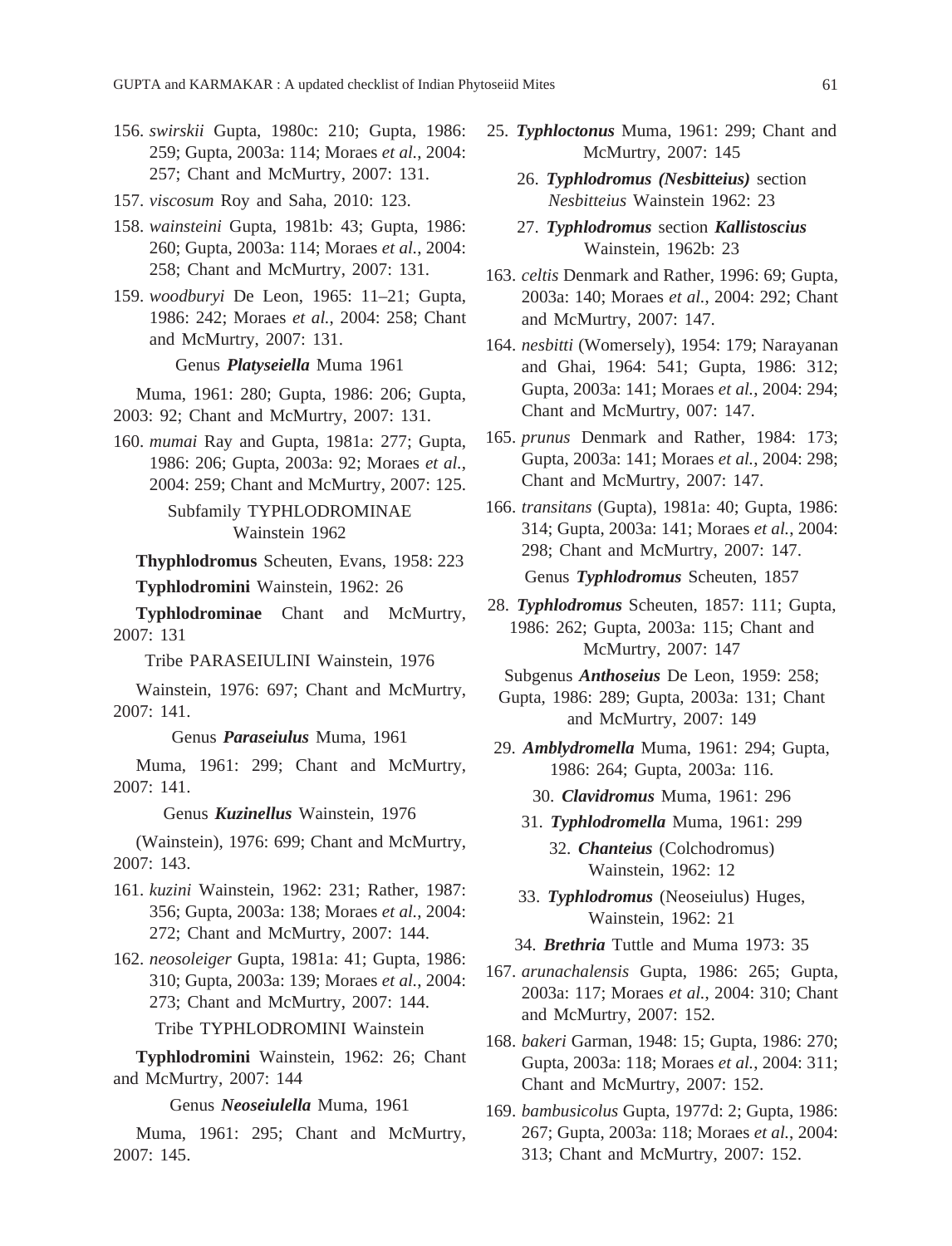- 170. *channabasavannai* Gupta, 1978c: 50; Gupta, 1986: 298; Gupta, 2003a: 134; Moraes *et al.*, 2004: 317; Chant and McMurtry, 2007: 152.
- 171. *chrysanthemi* Gupta, 1977c: 11; Gupta, 1986: 269; Gupta, 2003a: 119; Moraes *et al.*, 2004: 318; Chant and McMurtry, 2007: 152.
- 172. *communis* Gupta, 1978a: 53; Gupta, 1986: 316; Gupta, 2003a: 142; Moraes *et al.*, 2004: 319; Chant and McMurtry, 2007: 152.
- 173. *dactylifera* Chaudhri *et al*., 1974: 212; Gupta, 1986: 276; Gupta, 1987: 316; Moraes *et al.*, 2004: 320; Chant and McMurtry, 2007: 152.
- 174. *dalii* Rather, 1984: 105; Gupta, 2003a:119; Moraes *et al.*, 2004: 320; Chant and McMurtry, 2007: 152.
- 175. *darjeeligensis* Gupta, 1986: 270; Gupta, 2003a: 120; Moraes *et al.*, 2004: 320; Chant and McMurtry, 2007: 152.
- 176. *denmarki* (Rather), 1984: 103; Gupta, 2003a: 121; Moraes *et al.*, 2004: 321; Chant and McMurtry, 2007: 152.
- 177. *divergentis* (Chaudhri *et al*.), 1974: 217; Dhooria, 1982: 4; Gupta, 1986: 276; Gupta, 2003a: 121; Moraes *et al.*, 2004: 321; Chant and McMurtry, 2007: 152.
- 178. *eharai* Gupta, 1978c: 54; Gupta, 1986: 270; Moraes *et al.*, 2004: 320; Chant and McMurtry, 2007: 152.
- 179. *fleschneri* Chant, 1960: 60; Gupta, 1986: 272; Gupta, 2003a: 122; Moraes *et al.*, 2004: 323; Chant and McMurtry, 2007: 152.
- 180. *garhowalicus* Gupta, 1982a: 29; Gupta, 1986: 318; Gupta, 2003a: 143; Moraes *et al.*, 2004:325; Chant and McMurtry, 2007: 152.
- 181. *gopali* Gupta, 2 1969a: 77; Gupta, 1986: 274; Gupta, 2003a: 123; Moraes *et al.*, 2004: 325; Chant and McMurtry, 2007: 152.
- 182. *hadii* Chaudhri, 1965: 632; Gupta, 1986: 300; Gupta, 2003a: 135; Moraes *et al.*, 2004: 327; Chant and McMurtry, 2007: 155.
- 183. *himalayensis* Gupta, 1981a: 32; Gupta, 1986: 276; Gupta, 2003a: 123; Moraes *et al.*, 2004: 329; Chant and McMurtry, 2007: 155.
- 184. *homalii* Gupta, 1970b: 188; Gupta, 1986: 278; Gupta, 2003a: 124; Moraes *et al.*, 2004: 329; Chant and McMurtry, 2007: 155.
- 185. *kashmiricus* Gupta, 1981b: 37; Gupta, 1986: 300; Moraes *et al.*, 2004: 327; Chant and McMurtry, 2007: 155.
- 186. *kodaikanelensis* Gupta, 1978c: 47; Gupta, 1986: 280; Gupta, 2003a: 125; Moraes *et al.*, 2004: 334; Chant and McMurtry, 2007: 155.
- 187. *majumderi* Gupta, 1986: 291; Gupta, 2003a: 131; Moraes *et al.*, 2004: 336; Chant and McMurtry, 2007: 155.
- 188. *manipurensis* Gupta, 1977c: 1; Gupta, 1986: 302; Gupta, 2003a: 135; Moraes *et al.*, 2004: 336; Chant and McMurtry, 2007: 155.
- 189. *meerutensis* (Ghai and Menon), 1969: 349; Gupta, 1986: 217; Gupta, 2003a: 96; Moraes *et al.*, 2004: 337; Chant and McMurtry, 2007: 155.
- 190. *mori* Gupta, 1981a: 39; Gupta, 1986: 282; Gupta, 2003a: 126; Moraes *et al.*, 2004: 338; Chant and McMurtry, 2007: 155.
- 191. *neorhenanus* Gupta, 1977b: 2; Gupta, 1986: 320; Gupta, 2003a: 144; Moraes *et al.*, 2004: 339; Chant and McMurtry, 2007: 155.
- 192. *neotransvaalensis* Gupta, 1978a: 49; Gupta, 1986: 296; Gupta, 2003a: 133; Moraes *et al.*, 2004: 339; Chant and McMurtry, 2007: 155.
- 193. *nilgiriensis* Gupta, 1986: 282; Gupta, 2003a: 126; Moraes *et al.*, 2004: 339; Chant and McMurtry, 2007: 155.
- 194. *orissaensis* Gupta, 1977c: 4; Gupta, 1986: 304; Gupta, 2003a: 136; Moraes *et al.*, 2004: 340; Chant and McMurtry, 2007: 155.
- 195. *persicus* Gupta, 1992b: 181; Gupta, 2003a: 127; Moraes *et al.*, 2004: 342; Chant and McMurtry, 2007: 155.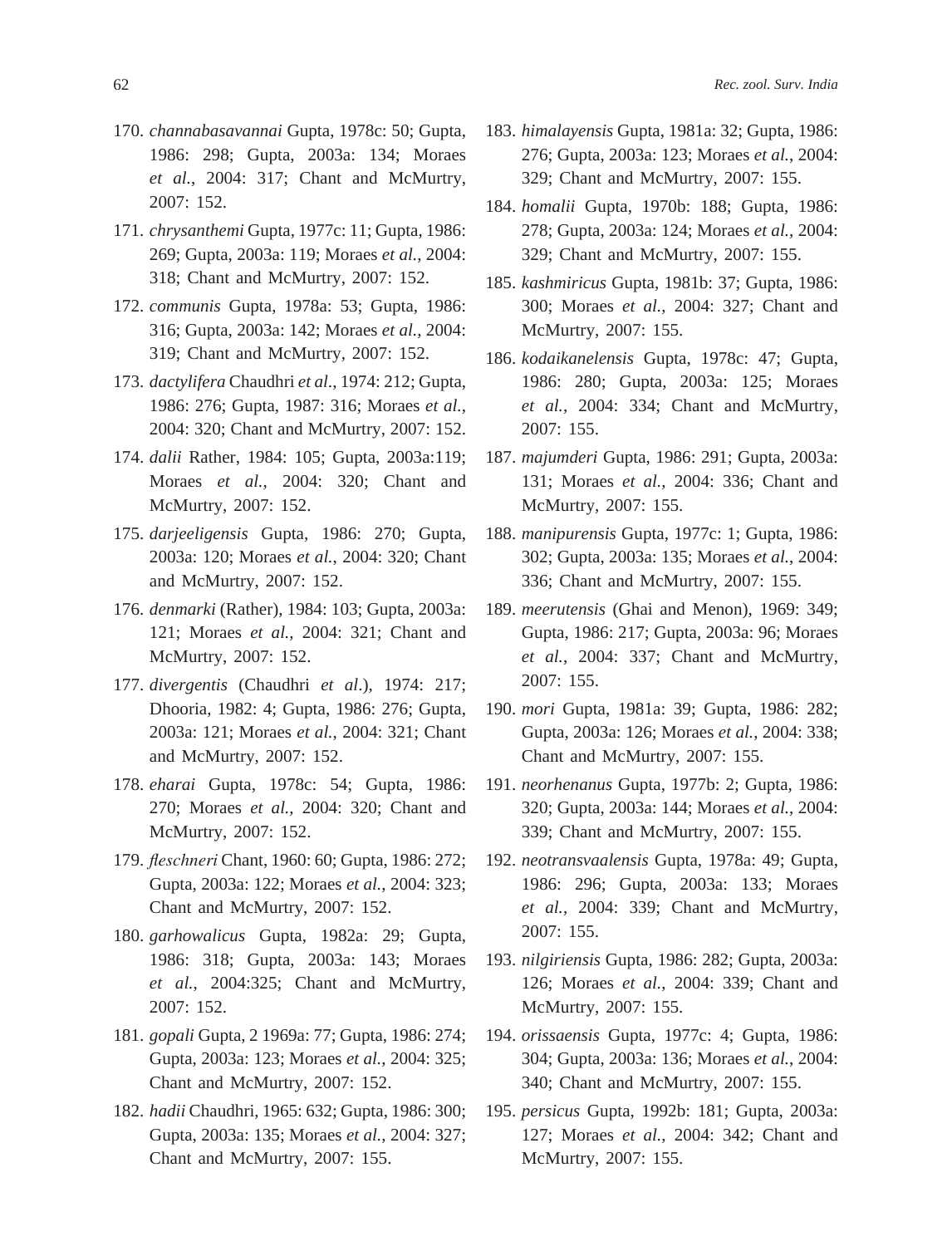- 196. *pruni* Gupta, 1970b: 189; Gupta, 1986: 305; Gupta, 2003a: 136; Moraes *et al.*, 2004: 343; Chant and McMurtry, 2007: 155.
- 197. *rhenanus* (Oudemans), 1905: 78; Narayanan *et al*., 1964: 539; Gupta, 1986: 285; Gupta, 2003a: 127; Moraes *et al.*, 2004: 345; Chant and McMurtry, 2007: 155.
- 198. *rhododendroni* Gupta, 1978b: 50; Gupta, 1986: 287; Gupta, 2003a: 128; Moraes *et al.*, 2004: 347; Chant and McMurtry, 2007: 155.
- 199. *rickeri* Chant, 1960: 62; Gupta, 1986: 307; Gupta, 2003a: 137; Moraes *et al.*, 2004: 348; Chant and McMurtry, 2007: 155.
- 200. *sijiensis* Gupta, 1986: 321; Gupta, 2003a: 144; Moraes *et al.*, 2004: 351; Chant and McMurtry, 2007: 155.
- 201. *sonprayagensis* Gupta, 1985: 211; Gupta, 1986: 289; Gupta, 2003a: 129; Moraes *et al.*, 2004: 351; Chant and McMurtry, 2007: 155.
- 202. *umbratus* (Chaudri), 1974: 215; Rather, 1984: 103; Gupta, 2003a: 129; Moraes *et al.*, 2004: 356; Chant and McMurtry, 2007: 157.
- 203. *viniferae* (Rather), 1999: 20; Gupta, 2003a: 130; Moraes *et al.*, 2004: 357; Chant and McMurtry, 2007: 157.
- 204. *zafari* Chaudri, 1965: 632; Rather, 1984: 106; Gupta, 2003a: 130; Moraes *et al.*, 2004: 359; Chant and McMurtry, 2007: 157.
- Subgenus TYPHLODROMUS Scheuten, 1857

Scheuten, 1857: 111; Chant and McMurtry, 2007: 157.

- 205. *confusus* Narayanan *et al*., 1960: 392; Gupta, 1986: 293; Gupta, 2003a: 132; Moraes *et al.*, 2004: 363; Chant and McMurtry, 2007: 157.
- 206. *roshanlali* Narayanan and Ghai, 1964: 539; Gupta, 1986: 294; Gupta, 2003a: 132; Moraes *et al.*, 2004: 369; Chant and McMurtry, 2007: 157.
- 207. *torbatejamae* Denmark and Danesshvar 1982; Gupta, 2003: 129; Chant and McMurtry, 2007: 157.

### **Additional four new species:**

- 208. *metaliensis* Karmakar and Gupta, 2014: 687.
- 209. *Paranadae* Karmakar and Gupta, 2014: 691.
- 210. *Sativum* Karmakar and Gupta, 2014: 689.
- 211. *Vikrami* Karmakar and Gupta, 2014: 691.

### **SUMMARY**

This paper provides a review and checklist of Indian Phytoseiidae listing 207 species under 21 genera, eight tribes and three subfamilies besides, another four new species have been mentioned raising the total Indian species to 211.

### **ACKNOWLEDGEMENTS**

The authors are grateful to the Indian Council of Agricultural Research, New Delhi for the financial assistance, to the Vice Chancellor and Director of Research, Bidhan Chandra Krishi Viswavidyalaya for providing infrastructure facilities and to Dr. V. Prasad, Indira Publishing House, West Bloomfield, MI, USA for constant encouragement, moral support and technical guidance.

#### **REFERENCES**

- Anithalatha, M. 2005. Two new species of predatory mites (Acarina: Phytoseiidae) from Kerala (India). *Uttar Pradesh J. Zool.,* **25**(1): 81–84.
- Anithalatha S. M. 2006a. A new species of predatory mites of the genus *Amblyseius* (Acarina: Phytoseiidae) from Kerala, India. *Geobios* **33**: 188–190.
- Anithalatha, S. M. 2006b. A new species of predatory mites (Acarina:Phytoseiidae: *Amblyseius*) from *Kerala. J. Entomol. Res.,* **30**(1): 179–181.
- Anithalatha Sadanandan, M. and N. Ramani. 2007. A new species of predatory mite of the genus *Amblyseius* (Acarina: Phytoseiidae) from Kerala, India. *J. Ecobiol.*, **20**(3): 215–218.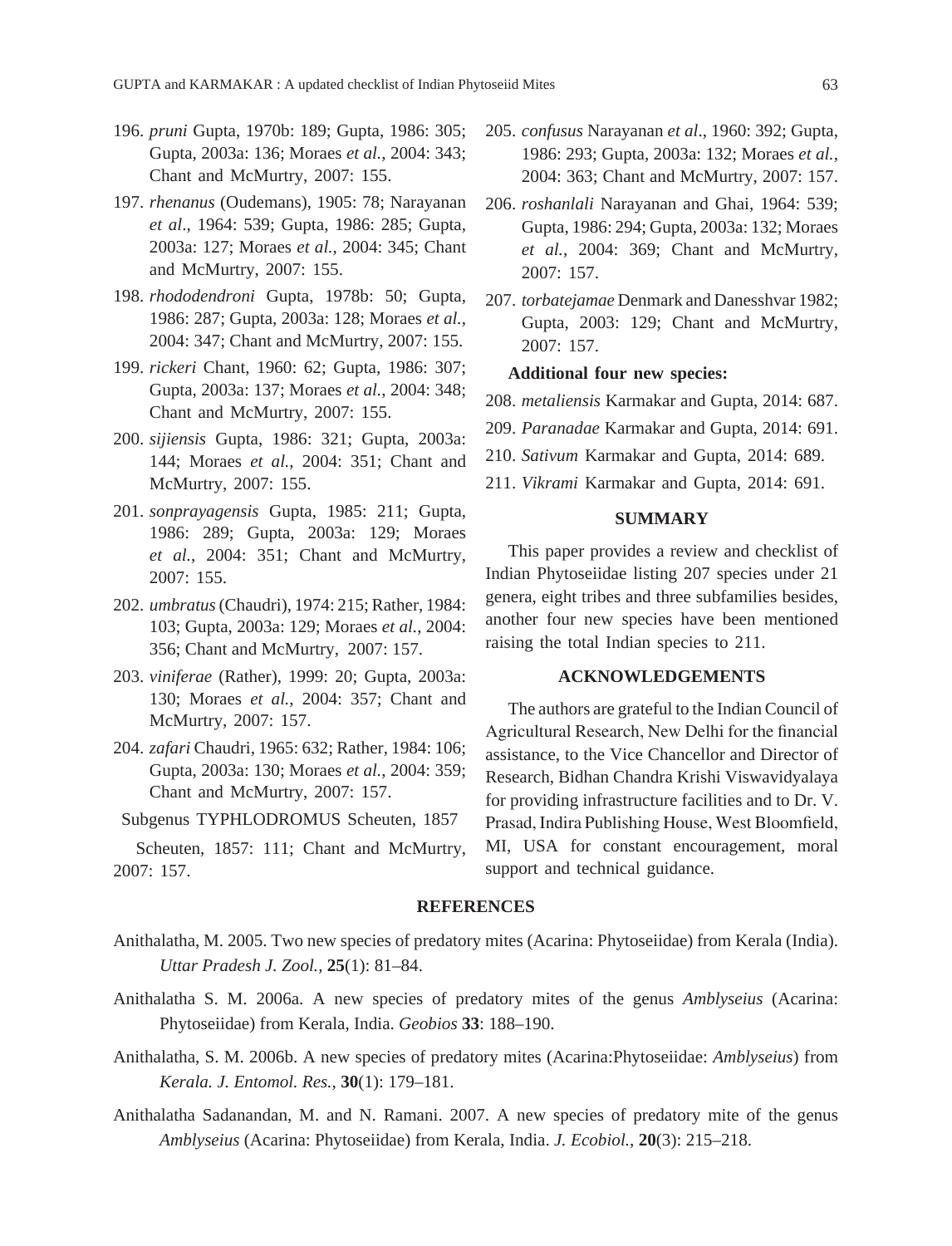- Athias-Henriot, C. 1958. Phytoseiidae et Aceosejidae ( Acarina, Gamasina) d' Algerie II. Phytoseiidae : cle des generes, generes *Amblyseicus* Berlese (suite) et *Sciulus* Berlese. *Bull. Soc. Hist. Nat. Afrique Nord,* **49**: 23-43.
- Athias-Henriot, C. 1966. Contribution a l'etude des *Amblyseius* Palearctiques (Acariens, Anactinotriches, Phytoseiidae). *Bull. Sci di Bourgogne*, **24**: 181–230.
- Athias-Henriot, C. 1957, Phytoseiidae et Aceosejidae (Acarina: Gamasina) d'Algerie, I. Generes *Blatisocius* Keegan, *Iphiseius* Berlese, *Amblyseius* Berlese, *Phytoseius* Ribaga, *Phytoseiulus*  Evans. *Bull. Soc. Hist. nat. Afr. N*., **48**: 319–352.
- Banks, N. 1909. New Canadian mites. *Proc. Ent. Soc. Washington,* **11**: 133-143.
- Berlese, A. 1913. Systema Acarorum genera in familiis suis disposita. *Acar. Italica.*, **1–2**: 3–19.
- Berlese, A. 1914. Acari nuovi. *Redia*, **10**: 113–150.
- Berlese, A. 1917. Centuria secunda di Acari nuovi. *Redia*, **12**: 172.
- Bhattacharyya, S. K. 1969. Two new phytoseiids from Eastern India (Acarina: Phytoseiidae). *J. Bom. Nat. Hist. Soc.,* **65**(3): 677–681.
- Canestrini, C. and F. Fanzago. 1876. Nuovi acari Italiani, ser. ii. Atti. Soc. Veneto-Terent., **5**: 130–142.
- Chant, D. A. 1957a. Descriptions of two new phytoseiid genera (Acarina: Phytoseiidae), with a note on the genus *Phytoseius* Ribaga, 1902. *Can. Entomol.*, **89**: 357–363.
- Chant, D. A. 1957b. Description of some phytoseiid mites (Acarina: Phytoseiidae). Part I. Nine new species from British Columbia with keys to the species of British Columbia. Part II. Redescription of eight species described by Berlese. *Can. Entomol.*, **89**: 289–308.
- Chant, D. A. 1959. Phytoseiid mites (Acarina: Phytoseiidae) I. Bionomics of seven species in southeastern England. II. A taxonomic review of the family Phytoseiidae, with descriptions of 38 new species. *Can. Entomol.,* **91**: (Suppl., 12): 5–164.
- Chant, D. A. 1960. Descriptions of five new species of mites from India (Acarina Phytoseiidae, Aceosejidae). *Can. Entomol.*, **92**(1): 58–65.
- Chant, D. A. 1965. Generic concepts in the family Phytoseiidae (Acarina : Mesostigmata). *Can. Entomol.*, **97**: 351-374.
- Chant, D. A., H. A. Denmark and E. W. Baker. 1959. A new subfamily, Macroseiinae Nov., of the family Phytoseiidae (Acarina: Gamasina). *Can. Entomol.*, **91**: 808–811.
- Chant, D. A. and J. A. McMurtry. 2003. A review of the subfamily Amblyseinae Muma (Acari: Phytoseiidae): Part I, Neoseiulini new tribe. *Internat. J. Acarol.*, **29**(1): 3–46.
- Chant, D. A. and J. A. MacMurtry, 2004. A review of the subfamily Amblyseiinae Muma (Acari: Phytoseiidae): Part III the tribe Amblyseiinae Wainstein: subtribe Amblyseiina n. subtribe. *Internat. J. Acarol.*, **30**(3): 171–228.
- Chant, D. A. and J. A. McMurtry. 2005a. A review of the subfamily Muma (Acari: Phytoseiidae): Part VI, The tribe Euseiini n. tribe, subtribes Typhlodromalina n.subtribe, Euseiina n. subtribe and Ricoseiina n. subtribe. *Internat. J. Acarol*, **31**(3): 187–224.
- Chant, D. A. and J. A. McMurtry, 2005b. A review of the subfamily Muma (Acari: Phytoseiidae): Part VII, The tribe Triphlodromipsini n.tribe. *Internat. J. Acarol.*, **31**(4): 315–349.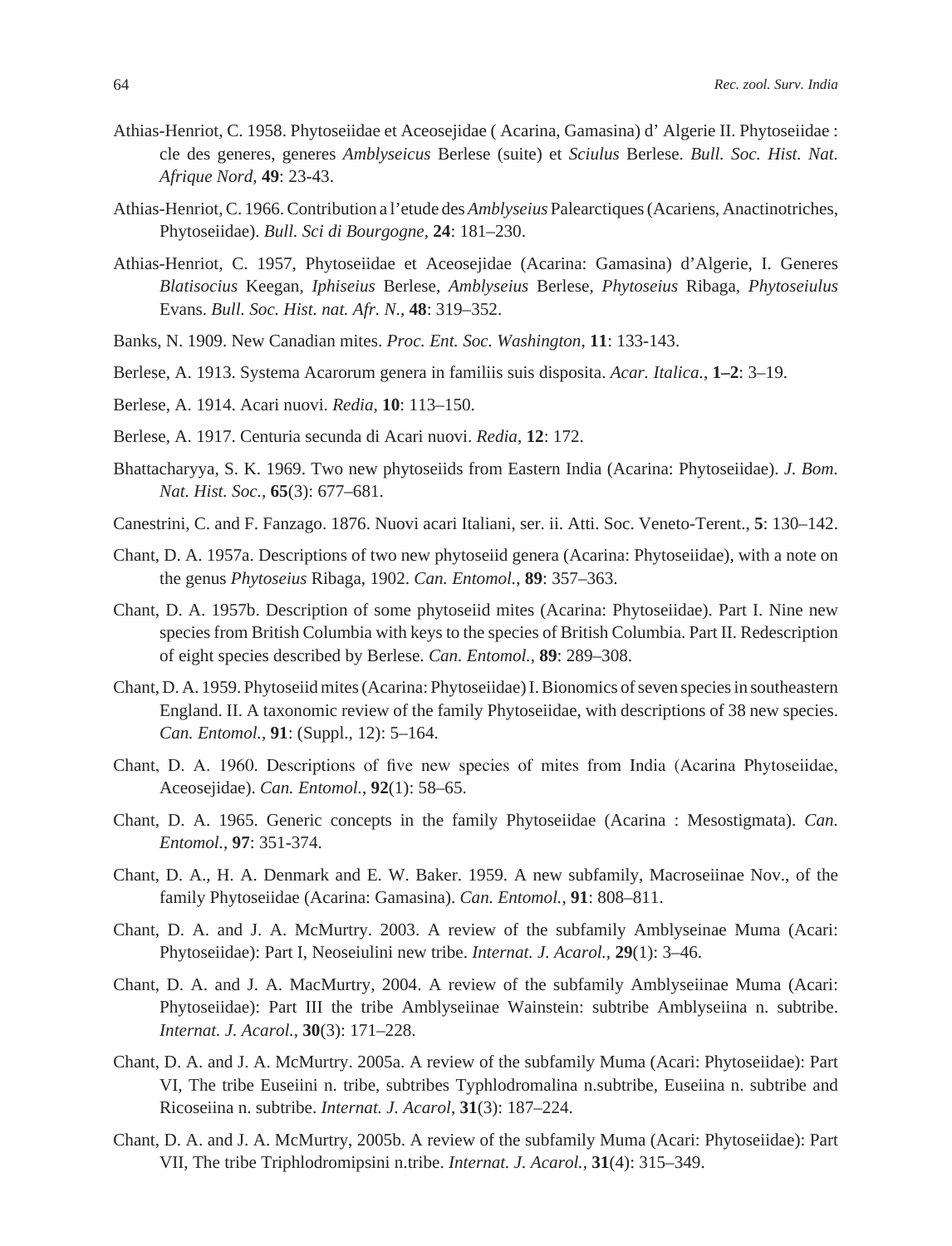- Chant, D. A. and J. A. McMurtry. 2007. Illustrated Keys and Diagnoses for the Genera and Subgenera of the Phytoseiidae of the World (Acari: Mesostigmata). Indira Publishing House, West Bloomfield, MI. 220 pp.
- Chant, D. A. and E. Yoshida-Shoul. 1986. The subfamily Chantiinae in the family Phytoseiidae (Acari: Gamasina) *Canad. J. Zool.*, **64**(9): 2024–2034.
- Chatterjee, K. and S. K. Gupta, 1996. An overview of mites occurring on vegetables, fruit trees and ornamental plants in West Bengal, India with their importance as pests or predators. *J. Bengal Nat. Hist. Soc.* (New Series), **15**(2): 18–27.
- Chaudhri, W. M. 1965. Two new species of mites from Pakistan (Acarina : Phytoseiidae). *Acarologia*, **7**: 632-635.
- Chaudhri, W. M. 1973. Description of five new species of the genus *Phytoseius* Ribaga from Pakistan ( Acarina, Phytoseiidae). *Pak. J. Zool.* **5**(1): 79-86.
- Chaudhri, W. M. 1974. Taxonomic studies of the mites belonging to the families Tenuipalpidae, Tetranychidae, Tuckerellidae, Caligonellidae and Phytoseiidae. Tech. Bull. No. **1**: 1-250.
- Chaudhri, W. M., S. Akbar. and A. Rasool. 1979. Studies on the predatory leaf inhabiting mites of Pakistan. Univ. Agric. Foisalabad, Pakistan, 1–243.
- Chinniah, C. and M. Mohanasundaram. 2001a. Five new species of predatory mites (Acarina: Phytoseiidae) from Kerala, India. *Entomon*., **26**(1): 65–77.
- Chinniah, C. and M. Mohanasundaram. 2001b. New species of acarine fauna (Acarina: Mesostigmata) from Shevroy range of Eastern Ghats of Tamil Nadu, India. *Zoos' Print Journal*, **16**(7): 523–531.
- Corpuz-Raros, L. A and L. Rimando. 1966. Some Philippine Amblyseiinie (Phytoseiidae : Acarina). Philipp. *Agric,* **50**: 114-136.
- De Leon, D. 1957. Three new *Typhlodromus* from southern Florida (Acarina: Phytoseiidae). *Fla. Entomol.*, **40**: 143-144.
- De Leon, D. 1959. Two new genera of Phytoseiid mites with a note on *Proprioseius meridionanis* Chant ( Acarina: Phytoseiidae). *Entomol. News,* **70**(10): 257-262.
- De Leon, D. 1965. Ten new species of *Phytoseius (Pennaseius)* from Mexico, Trinidad and British Guiana with a key to species. *Entomol. News.*, **76**(1): 11–21.
- Denmark, H. A. 1965. Four new Phytoseiidae (Acari : Mesostigmata) from Florida. *Fla. Entomol*, **48**: 89-95.
- Denmark, H. A. 1966. Revision of the genus *Phytoseius* Ribaga, 1904 (Acarina : Phytoseiidae). *Fla. Dept. Agr. Bull*., **6**: 5-105.
- Denmark, H. A. and Kolodochka, L. A. 1993. Revision of the genus *Indoseiulus* Ehara (Acari : Phytoseiidae). *Internat. J. Acarol.*, **19**(3): 249-257.
- Denmark, H. A. and M. H. Muma. 1989. A revision of the genus *Amblyseius* Berlese, 1914 (Acari: Phytoseiidae). *Occ. Pap. Fla. St. Coll. of Arthropods*, **4**: 1–149.
- Denmark, H. A. and A. Q. Rather. 1984. Revision of the genus *Typhlotoctomis* Muma, 1961 (Acarina: Mesostigmata). *Internat. J. Acarol.*, **10**(3): 163–177.
- Denmark, H. A. and A. Q. Rather. 1996. Revision of the genus *Neoseiulella* Muma (Acari: Phytoseiidae). *Internat. J. Acarol.*, **22**(1): 43–77.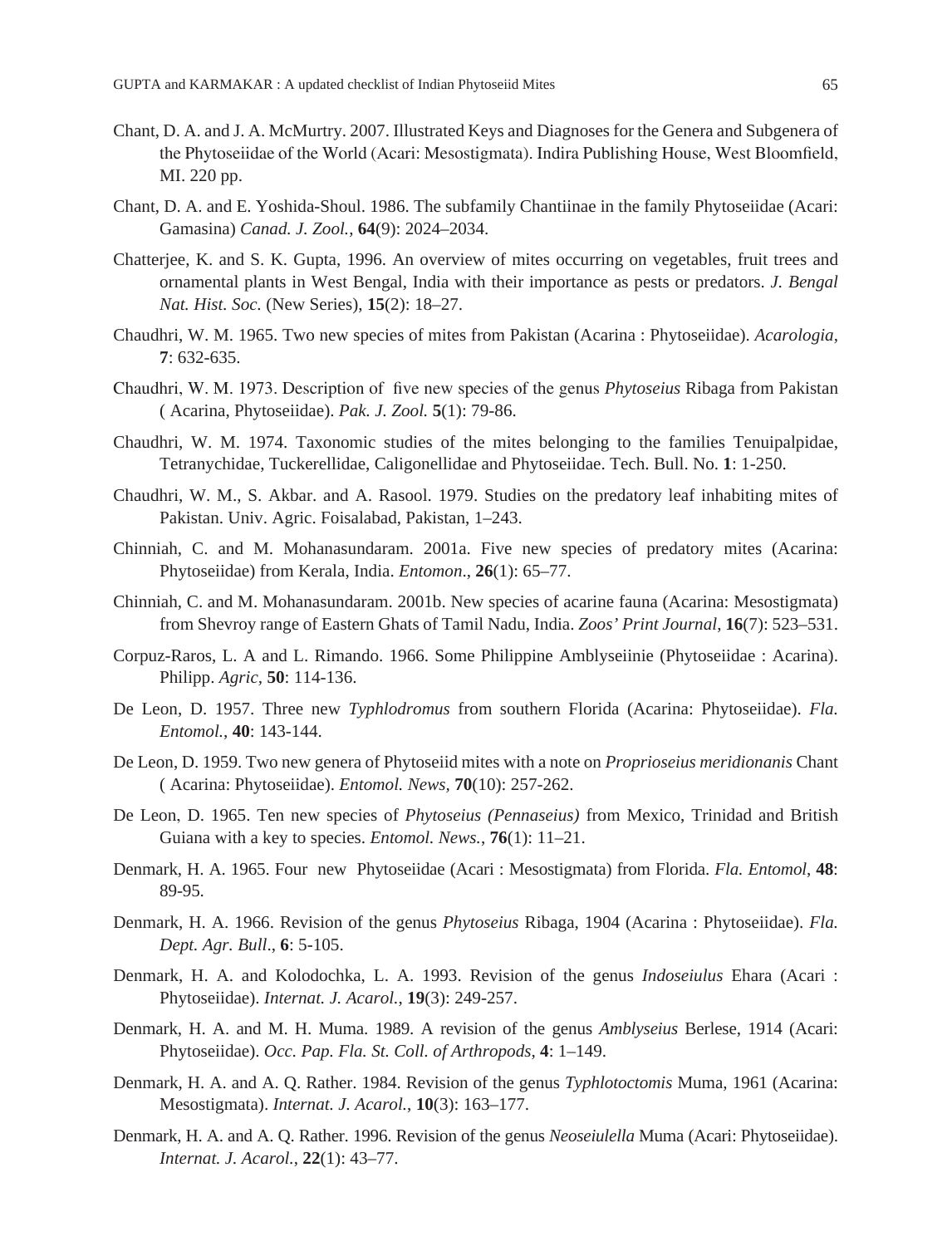- Dhooria, M. S. 1982. Natural enemy complex of Citrus mite *Eutetranychus orientalis* in Delhi, India. *Acar. Newsl.*, **11**: 6.
- Dhooria, M. S. 1990. Predatory mites of the family Phytoseiidae found associated with phytophagous mites in Panjub. *Acar. Newsl*. 17 and **18**: 17–18.
- Ehara, S. 1959. Some predatory mites of the genera *Typhlodromus* and *Amblyseius* from Japan (Phytoseiidae). *Acarologlia,* **1**: 285-295.
- Ehara, S. 1962. Title of the paper required *Jap. J. appl. Ento. Zool*., **6**(1): 55-88.
- Ehara, S. 1967a. Phytoseiid mites from Okinawa Island (Acarina: Mesostigmata). *Mushi*, **40**(6): 67–82.
- Ehara, S. 1967b. Phytoseiid mites from Hokkaido (Acarina: M' iti tin mata). *J. Fac. Sci. Hokkaido Univ*., (6) **16**(2): 212–233.
- Ehara, S. and Bhandhufalck, A. 1977. Phytoseiid mites of Thailand (Acarina : Mesostigmata). *J. Fac. ed. Tottori Univ (Nat. Sci.),* **27**(2): 43-82.
- Ehara, S. and Amano, H. 1998. A revision of the mite family Phytoseiidae in Japan (Acari : Gamasina) with remarks on the biology. *Species diversity,* **3**(1): 25-73.
- Evans, G. O. 1952. A new typhlodromid mite predaceous on *Tetranychus bimaculatus* Harvey in Indonesia. *Ann. Mag, nat. Hist.*, (12)**5**: 413-416.
- Evans, G. O. 1953. On some mites of the genus *Typhlodromus scheuten*, 1857 from S. E. Asia. *Ann. Mag, nat. Hist.*, **6**: 449-467.
- Evans, G. O. 1958. An introduction to the British Mesostigmata (Acarina) with keys to families and genera. *J. Linn. Soc.*, **43**: 203-259.
- Evans, G. O. and Macfarlane, D. 1962. *Ann. Mag, nat. Hist.*, (13)**4**: 587-588.
- Garman, P. 1948. Mite species from apple trees in Connecticut. Bull. Conn, agric Exp. Stn., **520**: 27 pp.
- Ghai, S. 1964. Mites. *In*: Entomology in India. Entomological Society, India. 385–396.
- Ghai, S. 1965. A contribution to our knowledge of the taxonomy of Indian mites of the families Phytoseiidae and Aceosejidae (Acarina). PhD thesis IARI, New Delhi.
- Ghai, S. and R. M. G. Menon. 1967. Taxonomic studies on Indian mites of the family Phytoseiidae (Acarina). I. New species and new records of the genus *Amblyseius* Berlese from India (Acarina: Phytoseiidae) with a key to Indian species. *Oriental Insect*, **1**(1–2): 65–79.
- Ghai, S. and R. M. G. Menon, 1969. Taxonomic studies on Indian mites of the family Phytoseiidae (Acarina). Two new genera and species of Phytoseiidae. *Oriental Ins.*, **3**(4): 347-352.
- Gupta, S. K. 1969a. Description of a new species of *Typhlodromus* Scheuten (Acarina: Phytoseiidae) from India. *Sci. and Cult*., **35**: 277–278.
- Gupta, S. K. 1969b. Three new species of the genus *Phytoseius* (Acarina: Phytoseiidae) from India. *Israel J. Agric. Res*., **19**(3): 115–120.
- Gupta, S. K. 1969c. Three new species of the genus *Amblyseius* Berlese (Acarina: Phytoseiidae) from West Bengal, India. *Bull. Ent., Ent. Soc. India*. **10**(2): 126–129.
- Gupta, S. K. 1970a. Preliminary note on plant mites (Acarina) from West Bengal. *Sci. Cult*., **36**: 98–99.
- Gupta, S. K. 1970b. Some predatory mites of the family Phytoseiidae from West Bengal, India (Acarina: Mesostigmata). *Oriental Insect*, **4**(2): 185–191.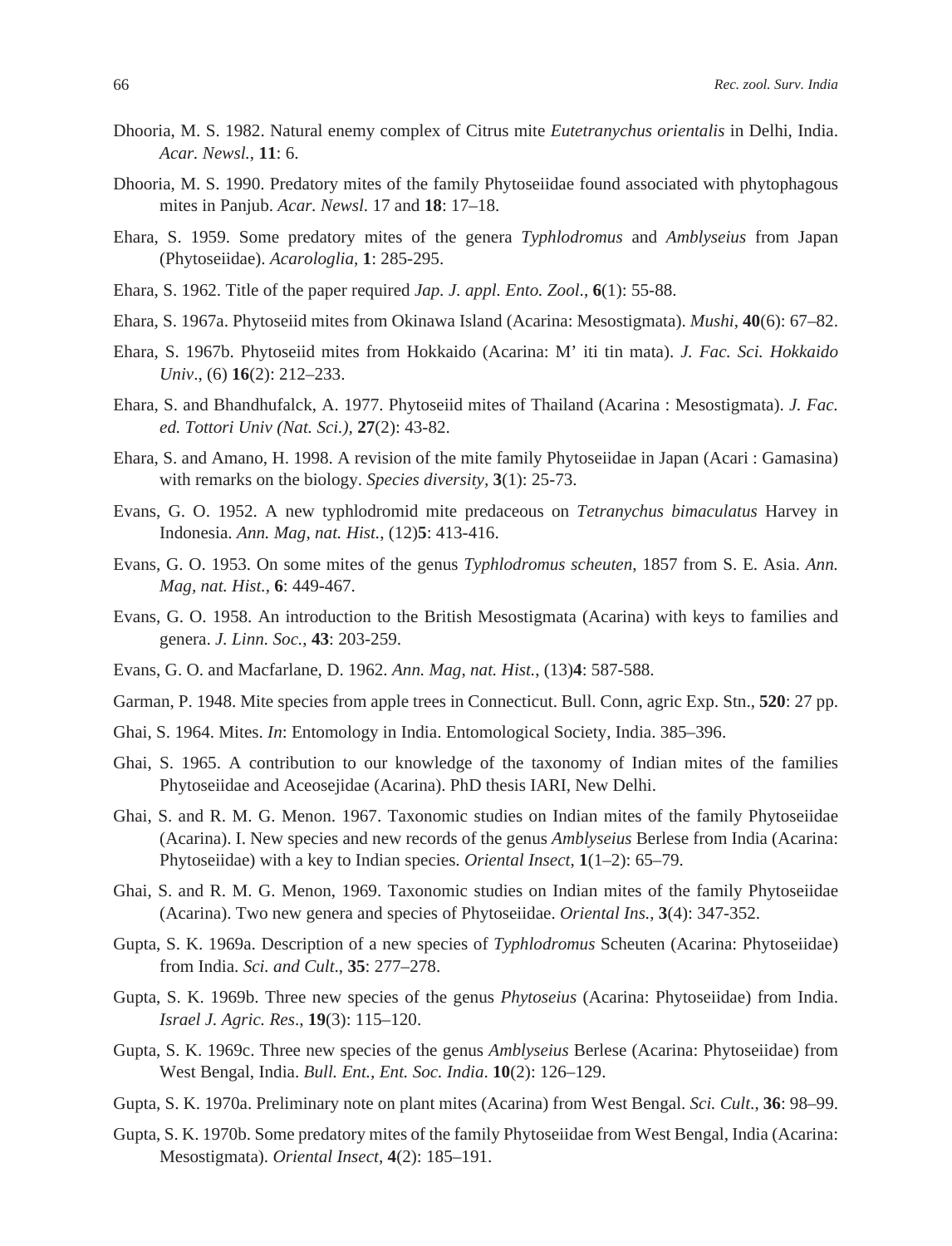- Gupta, S. K. 1974. A review of Indian phytoseiid mites with a note on their zoogeography. *Entomol. Rec*., **86**: 141–144.
- Gupta, S. K. 1975. Mites of the genus *Amblyseius* (Acarina: Phytoseiidae) from India with descriptions of eight new species. *Internat. J. Acarol.*, **1**(2): 26–45.
- Gupta, S. K. 1977a. Description of four species of *Amblyseius* Berlese from India. *Entomol. Mon. Mag*., **112**: 53–58.
- Gupta, S. K. 1977b. Phytoseiidae (Acarina: Mesostigmata) of Andaman Nicobar islands with descriptions of eight new species. *Oriental Insect*, **11**(4): 623–638.
- Gupta, S. K. 1977c. New species and records of *Typhlodromus* and *Phytoseius* from Eastern India (Acarina: Phytoseiidae). *Indian J. Acarol.*, **2**: 1–11.
- Gupta, S. K. 1977d. Some undescribed and little known species of *Amblyseius* (Acarina: Phytoseiidae) from Western and Northern India. *Indian J. Acarol.*, **1**: 28–37 (1976).
- Gupta, S. K. 1978a. Studies on Indian Phytoseiidae (Acarina: Mesostigmata): some *Typhlodromus* mites from South India with descriptions of new species. *Bull. Zool. Surv. Ind*., **1**(1): 47–54.
- Gupta, S. K. 1978b. Some new species and records of *Amblyseius* from Eastern India (Acari: Phytoseiidae). *Indian. J. Acarol.*, **2**(2): 60–77 (1977).
- Gupta, S. K. 1978c. Some Phytoseiidae from South India with descriptions of five new species. *Oriental Insect*, **12**(3): 327–338.
- Gupta, S. K. 1979. The genus *Paraphytoseius* Swirski and Shechter with a new subgenus and one new species from India. *Bull. Zool. Surv. India*. **2**(1): 79–82.
- Gupta, S. K. 1980a. New species of *Iphiseius* Berlese and *Paraamblyseius* Muma from India (Acarina: Phytoseiidae). *Entomol. mon. Mag.*, **115**: 213–218(1979).
- Gupta, S. K. 1980b. New species and new record of *Paraamblyseius* Muma (Acarina, Phytoseiidae) from India. *Entomol. mon. Mag*., **116**: 33–36.
- Gupta, S. K. 1980c. New species and records of *Phytoseius* mites (Acarina: Mesostigmata) from South India. *Bull. Zool. Surv. India*. **3**(1–2): 51–54.
- Gupta, S. K. 1980d. Three new Phytoseiidae (Acarina) from North East India. *Entomol. Mon. Mag.*, **115**: 209–212 (1979).
- Gupta, S. K. 1981a. On a collection of Phytoseiidae (Acari: Mesostigmata) from Himachal Pradesh (India), with descriptions of two new species. *Indian J. Acarol*., **5**: 32–36.
- Gupta, S. K. 1981b. Phytoseiidae (Acari: Mesostigmata) from Jammu and Kashmir, India, with descriptions of five new species. *Indian J. Acarol*., **5**: 37–49.
- Gupta, S. K. 1982a. Phytoseiidae (Acari) of Kumaon and Garhwal Himalaya. *Indian J. Acarol*., **6**(1–2): 24–34.
- Gupta, S. K. 1982b. On a collection of Phytoseiidae (Acarina: Mesostigmata) from Madhya Pradesh and Uttar Pradesh with description of a new species of *Phytoseius* Ribaga. *Rec. zool. Surv. India*. **79**: 367–371.
- Gupta, S. K. 1986. *Fauna of India* (Acari: Mesostigmata). Family Phytoseiidae. Zoological Survey of India, Calcutta, 350 pp.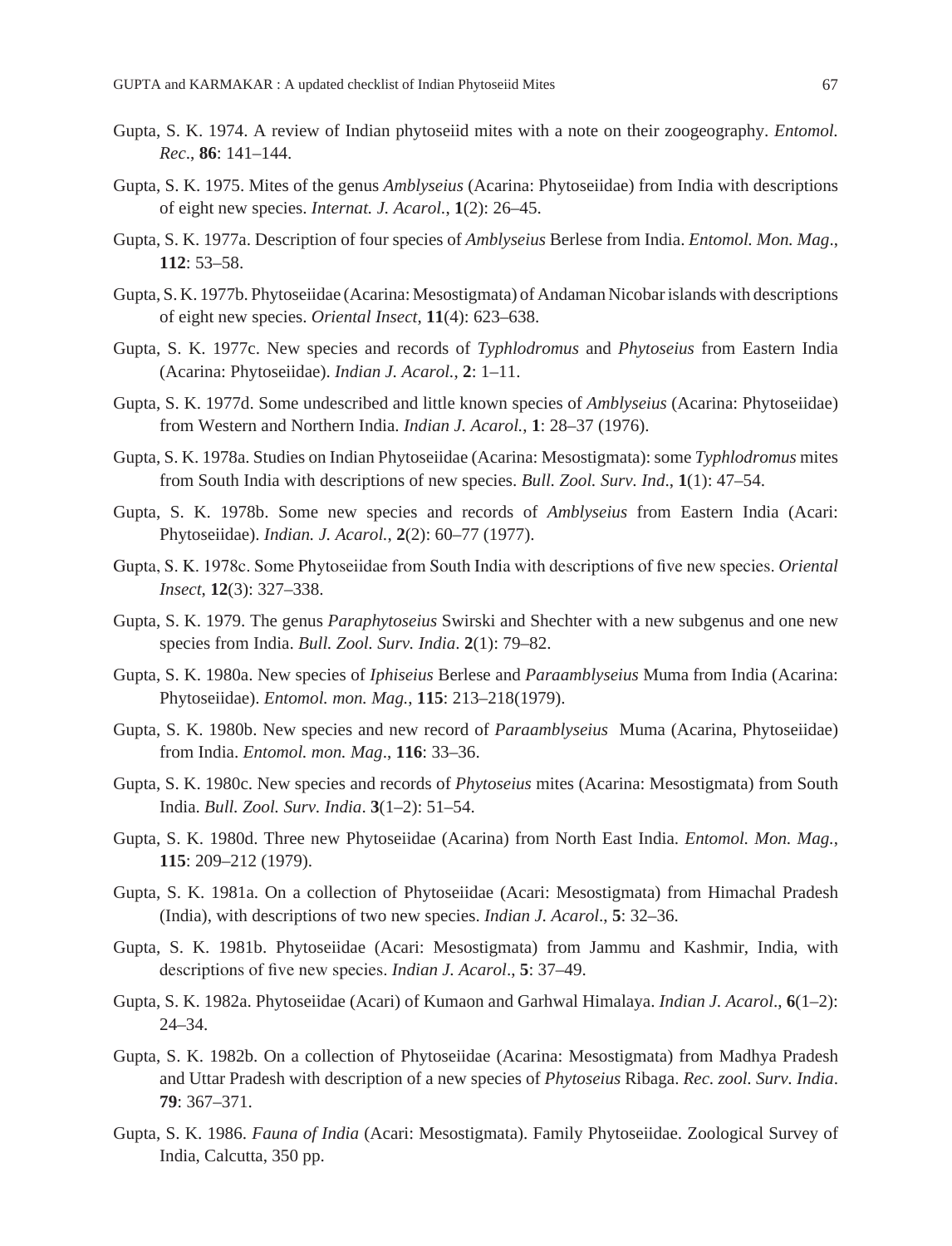- Gupta, S. K. 1987a. Some new species and records of Phytoseiidae (Acari: Mesostigmata) from North-East India. *Oriental Insect*. **21**: 111–128.
- Gupta, S. K. 1987b. A taxonomic review of oriental Phytoseiidae with key to genera and species. *Rec. Zool. Surv. India, Occasional Paper No.* **95**: 1–167.
- Gupta, S. K. 1988. Present state of knowledge of Indian Phytoseiidae with comments on oriental phytoseiid fauna. pp. 403–410. *In*: Channabasavanna G. P. and C. A. Viraktamath (Eds.). Progress in Acarology. Oxford IBH, New Delhi.
- Gupta, S. K. 1992a. Arachnida: Plant mites (Acari). *In*: *Fauna of West Bengal, State Fauna Ser.*, **3**, Part 3. pp. 61–211.
- Gupta, S. K. 1992b. Report on plant mite fauna of Arunachal Pradesh, India. *In*: Mukharjee A. B., A. K. Somchoudhury and P. K. Sarkar (Eds.). Contribution to Acarological Researches in India, Department of Agricultural Entomology, BCKV, Mohanpur, Nadia, West Bengal.
- Gupta, S. K. 1995. Plant mite (Acari). *In*: *Fauna of Meghalaya, State fauna series*, **4**: Part **2**: 17–50.
- Gupta, S. K. 1996. Acarine fauna in the Thor desert. pp. 93–106, *In*: Ghosh A. K., Q. H. Baqri and I. Prakash (Eds.). Faunal Diversity in the Thor Desert. Gaps in Knowledge. Scientific Publications Jodhpur, 1–410.
- Gupta, S. K. 2000. Arachnida: Acari: Prostigmata, Astigmata and Mesostigmata. *In*: *Fauna of Tripura, State fauna series* **7**, Part **2**: 7–31.
- Gupta, S. K. 2003a. A monograph on plant inhabiting predatory mites in India. Part II: Order: Mesostigmata. *Mem. Zool. Surv. India.* **20**(1): 185pp.
- Gupta, S. K. 2003b. Acari: Plant mites. *In*: *Fauna of Sikkim, State fauna series*, **9**: Part **2**: 11–35.
- Gupta, S. K. and K. Chatterjee. 1997. Acari: Plant mites. *In*: *Fauna of Delhi, State Fauna Ser.* **6**, pp. 485–532.
- Gupta, S. K. and Chatterjee, K. 1999. First report of plant associated mites (Acari) from Lakshadwip Islands. *Sci. and Cult.,* **65**(5–6): 161–162.
- Gupta, S. K. and Chatterjee, K. (2007). Plant mites (Acari). *In*: *Fauna of Mizoram, Stale Fauna Ser.,* **11**.
- Gupta, S. K. and M. S. Dhooria. 1974. Addition to the plant mite fauna of Punjab and Himachal Pradesh. *Proc. Indian Sci. Congr.*, **61**(3): 69.
- Gupta, S. K., M. S. Dhooria and A. S. Sidhu. 1971. A note on predators of citrus mites in Punjab. *Sci. Cult*., **37**: 484.
- Gupta, S. K., S. Ghosal, A. Choudhury and B. Mukherjee. 2004. Phytophagous and predatory mite fauna of Sundarbans biosphere reserve: II Some predatory mites occurring on mangrove vegetation of Agri-Horticultural crops. *Rec. zool. Serv. India*. **103**(3–4): 33–45.
- Gupta, S. K. and A. Gupta. 1999. Progress of taxonomic research of Indian mites up to the end of  $20<sup>th</sup>$ century and prospect of research of next millennium. *J. Acarol.*, **15**(1–2): 80–83.
- Gupta, S. K. and Y. N. Gupta. 1989. Mites associated with vegetable crops in west Bengal. *Indian J. Acarol*., **10**(1–2): 61–64.
- Gupta, S. K. and K. Karmakar. 2011. Diversity of mites (Acari) on medicinal and aromatic plants in India. *Zoosymposia*, **6**: 57–62.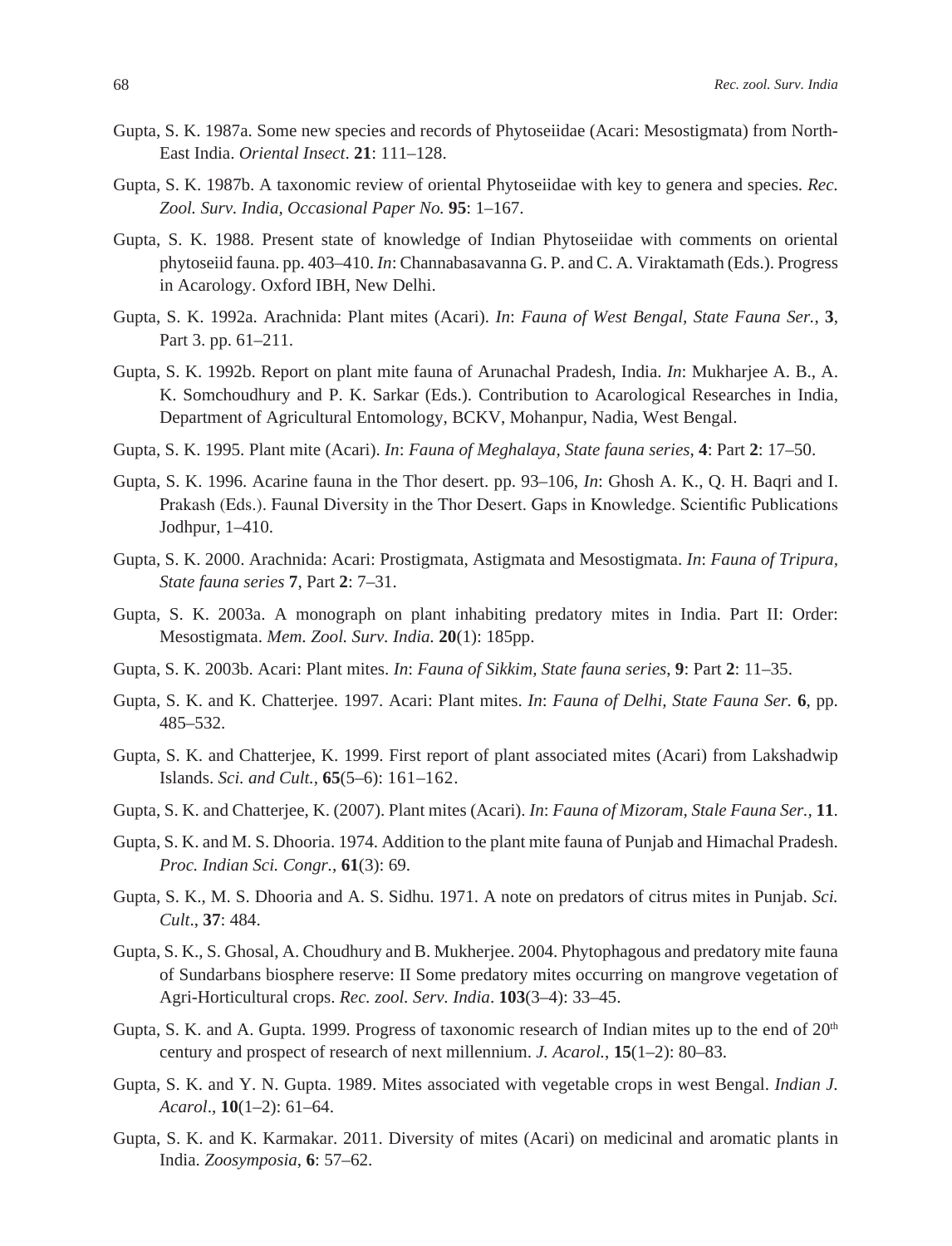- Gupta, S. K. and S. C. Nahar. 1981. Plant mites (Acari) of agricultural importance in Bihar., pp. 6–11. *In*: Channabasavanna, G. P. (Ed.). Contribution to Acarology in India, Acarological Society of India, University of Agricultural Sciences, Banglore, pp 6-11.
- Gupta, S. K. and S. Ray. 1981a. Species of the subgenera *Paraphytoseius* and *Asperoseius* from India, with description of a new species of *Paraphytoseius. Bull. Zool. Surv. India*. **4**(1): 41–46.
- Gupta, S. K. and S. Ray. 1981b. A new genus and one new species under subfamily Gnoriminae Chaudhri from India (Acarina Phytoseiidae). *Bull. Zool. Surv. India*. **4**(3): 267–269.
- Gupta, S. K., A. K. Sanyal and B. J. Sarkar, B. J. 2007. Plant mites (Acari). *In*: *Fauna of Andhra Pradesh, State fauna series,* **5**(Part III): 1–24.
- Gupta, S. K., A. S. Sidhu, M. S. Dhooria and G. Singh. 1971. Preliminary note on the phytophagous and predatory mite fauna of the Punjab and Himachal Pradesh. *Sci. Cult.*, **37**: 296–299.
- Hughes, A. M., 1948. The mites associated with stored food products. Minist. Agric. Fish. Fd., London H. M. Stationery Office, 168 pp.
- Jaghdish, P. S., ChannaBasavanna, G. P. and Nangia, N. 1994. Biology of the predatory mites *Euseius concordis* (Chant) (Acari : Phytoseiidae) an effective predator of *Tetranychus neocaledonicus* Andre (Acari : Tetranychidae). *Mysore J. agril. Sci*., **28**(3): 244-248.
- Karg, W. 1983. Systematische untersuchung der Gattungen und Untergattungen der Raubmilben Berless, 1916, mit der Beschesri bung von 8 neuen Arten. Mitteil. *Zool. Mus. Berl.*, **59**(2): 293–328.
- Karg, W. and F. Ooman-Kalsbeek. 1987. Neue Raub-Milbenarten dare Gattung *Amblyseius* Berlese (Acarina, Parasitiformes, Phytoseiidae) Antagonisten dare uenechten Spinnmilbe Brevipalpus phoeinicis Geijskes. *Zool. Jab. Syst*. **114**(1): 131–140.
- Karmakar, K. and S. K. Gupta. 2011. Predatory mites associated with agri-horticultural crops and weeds from Gangetic Plains of West Bengal, India. *In*: Moraes, G. J. de and H. Proctor (Eds.). Zoosymposia Proceedings XIII International Congress of Acarology, Magnolia Press, Auckland, New Zealand, **6**: 63–68.
- Karmakar, K. and S. K. Gupta. 2014. Description of four new species of phytoseiid mites (Acari:Mesostigmata) from West Bengal. *Records zools. Surv. India,* **114** (Part-4): 687-700.
- Khan, S. A. and Chaudhri, W. M. 1969. Some new mites of the genus *Amblyseius* (Acarina : Phytoseiidae) *Pak. J. Agri. Sci.*, **6**(1-2): 52-60.
- Kolodochka, L. A. 1998. Two new tribes and the main result of a revision of Palaearctic phyotoseiid mite (Parasitiformes: Phyotoseiidae) with the family system concept. *Vestn. Zool. Ukraine*. **32**(1–2): 51–63.
- Mathur, S., B. N. Putatunda and R. B. Mathur. 1995. Mites associated with some fruit trees in Hisar, Haryana. Abst. V Nat. Symp. Acarology, Bangalore, p. 13–14.
- McMurtry, J. A. and G. J. de Moraes. 1984. Some phytoseiid mites from the South Pacific with descriptions of new species and a definition of *Amblyseius largoensis* species group. Internat. J. Acarol., **10**: 27–37.
- Moraes, J. de G., Mcmurtry, J. A., Denmark, H. A. and Campos, C. B. 2004. A revised catalog of the mite family Phytoseiidae. *Zootaxa,* **434**: 1–494.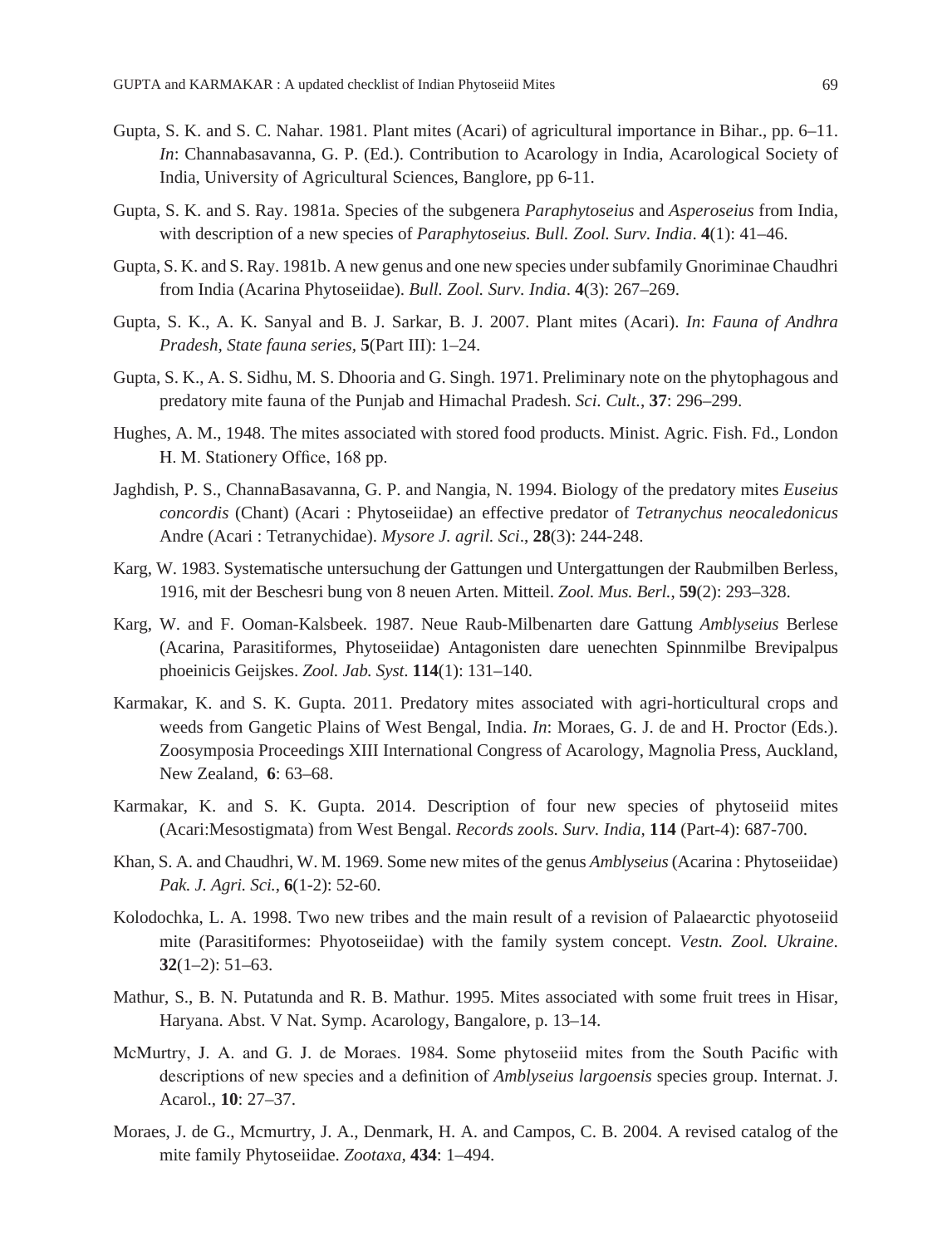- Muma, M. H. 1955. Phytoseiidae (Acarina) associated with citrus in Florida. *Ann. Entomol. Soc. Am*., **48**(4): 262–272.
- Muma, M. H. 1961. Subfamilies, genera and species of Phytoseiidae (Acarina: Mesostigmata). *Bull. Fla. St. Mus.*, **5**(7): 267–302.
- Muma, M. H. 1962. New Phytoseiidae (Acarina: Mesostigmata) from Florida. *Fla. Entomol*. **45**(1):  $1 - 10$ .
- Muma, M. H. 1965. Eight new Phytoseiidae ( Acarina: Mesostigmata) from Florida. *Fla. Entomol*., **48**: 245-254.
- Muma, M. H. 1967. New Phytoseiidae (Acarina: Mesostigmata) from Southern Asia. *Fla. Entomol.*  **450**(4): 267–280.
- Muma, M. H. and H. A. Denmark. 1970. Phytoseiidae of Florida. Arthropods of Florida and neighboring land areas. **6**: 1–150.
- Narayanan, E. S. and S. Ghai. 1963. Some new records and new species of mites associated with malformation of mango trees in India. *Proc. Natl. Inst. Sci. India*, **29B**(5): 535–546.
- Narayanan, E. S. and R. B. Kaur. 1960a. Two new species of the genus *Typhlodromus* Scheuten, from India (Acarina: Phytoseiidae). *Proc. Ind. Acad. Sci.* **51B**: 1–5.
- Narayanan, E. S. and R. B. Kaur. 1960b. Recent trend in the taxonomy of the family Phytoseiidae Berl., 1913 (Predatory mites) with new records and descriptions of species. *Proc. Ind. Sci. Cong*. **47**(3): 467 (Abstract).
- Narayanan, E. S., R. B. Kaur and S. Ghai. 1960. Importance of some taxonomic characters in the family Phytoseiidae Berl., 1916, (predatory mites) with new records and descriptions of species. *Proc. Natl. Inst. Sci. India*, **26B**(6): 384–394.
- Narayanan, E. S. and Ghai, S. 1964. Some new records and new species of mites associated with malformation of mango trees in India. *Proc. Natn. Inst. Sci. India*, **29B**(5): 535-546.
- Oudemans, A. C. 1905. Bizonderheden over bekende en nieuwe Acari. *Tijdschr Ent.*, **48**: Lxxvii-Lxxxi.
- Oudemans, A. C. 1915. Acarologische Aanteekeningen **56**: Ent. Bericht, 4 180-188.
- Oudemans, A. C. 1930. Acarologische Aanteekeningen 101–103, Ent. Bericht., **8**: 48–99.
- Pritchard, A. E. and E. W. Baker.1962. Mites of the family Phytoseiidae from Central Africa, with remarks on the genera of the world. Hilgardia, **33**(7): 205–309.
- Prasad, V. 1974. A Catalogue of Mites of India. Indira Acarology Publishing House, Ludhiana, 320 pp.
- Rao, V. P. and V. S. Rao. 1964. Two new records of predacious mite from India. *Com. Inst. Biol. Contr. Tech. Bull*. **4**: 38.
- Rather, A. Q. 1984. New species and new record of the genus *Amblydromella* Muma (Acarina: Phytoseiidae) from India. *Entomol. Mon. Mag*. **120**: 103–107.
- Rather, A. Q. 1985. New species and new record of *Phytoseius* Ribaga (Acari: Phytoseiidae) from India. *Acarologia,* **26**(1): 13–16.
- Rather, A. Q. 1986. Some phytoseiid mites from India. *Rivista Pararisit*. **41**(1–2): 291–295.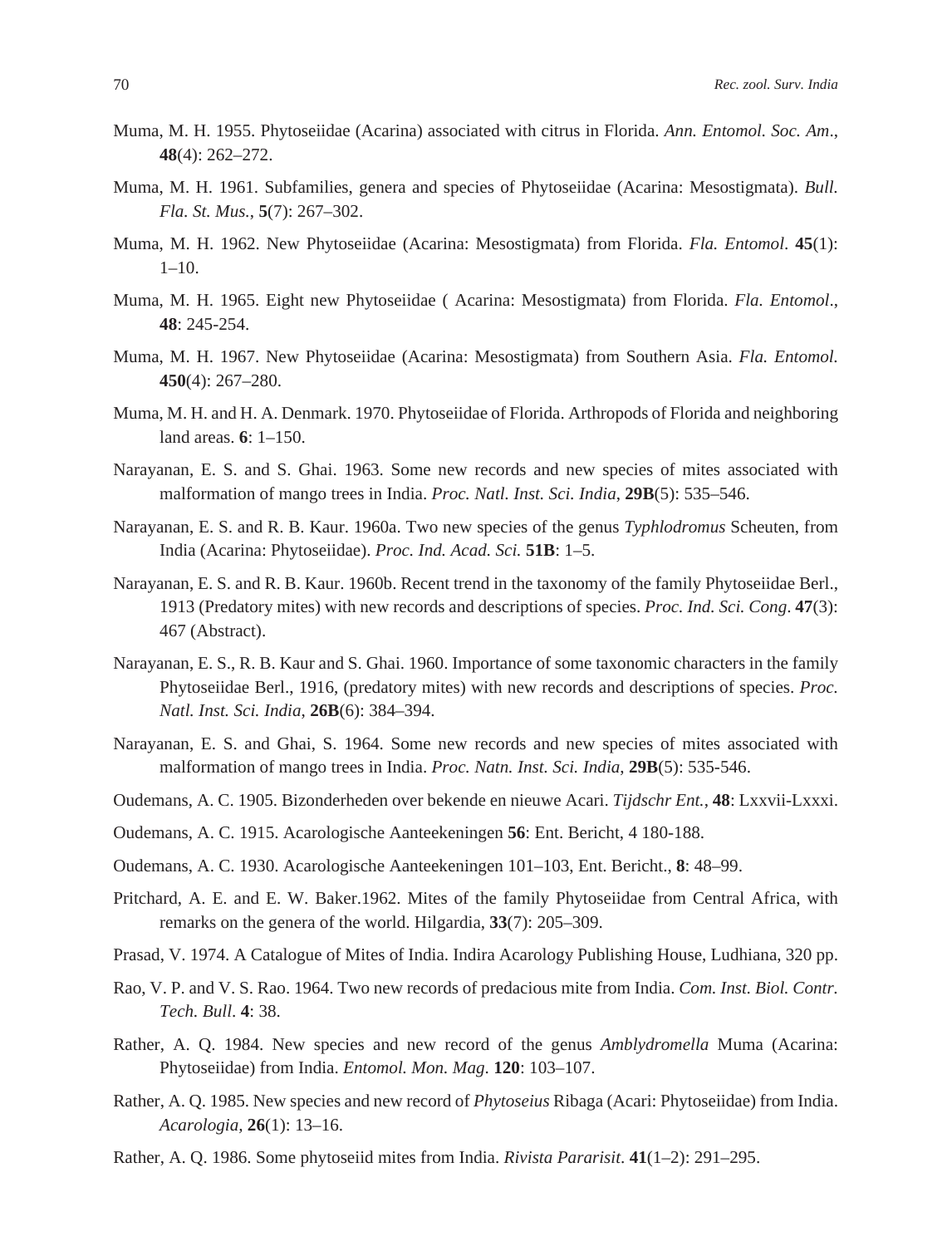- Rather, A. Q. 1987. Some new records and new species of phytoseiid mites (Acarina: Mesostigmata) from Jammu and Kashmir, India. *Z. Angew Zool.*, **74**(3): 353–359.
- Rather, A. Q. 1989. Studies on mites (Acari) associated with stone fruits in subtropical, temperate and cold arid zones of Jammu and Kashmir. *Progr. Acarol.*, **2**: 183–189.
- Rather, A. Q. 1999. Mites associated with viticulture in India with a key for their identification. *J. Acarol.*, **15**(1–2): 18–24.
- Ray, S. and S. K. Gupta. 1981. A new species of *Platyseiella* Muma (Acari: Phytoseiidae) with collection records of twelve other species. *Bull. zool. Surv. India.* **4**(3): 277–281.
- Ray, S. and S. K. Gupta. 1983. Some new records of Phytoseiidae from India (Acarina: Mesostigmata). *Rec. zool. Surv. India.* **80**: 301–307.
- Ribaga, C. 1904. Gamasidi Planticoli. *Riv. Pat. Veg.*, **10**: 175–178.
- Rishi, N. D. and A. Q. Rather. 1983. *Euseius vigmis*, a new species (Phytoseiidae : Acari) from Jammu and Kashmir. Entomon, **6**(3): 303–305.
- Rishi, N. D. and A. Q. Rather. 1984. Records of mites and their relationship with the forest habitats in the Kashmir Valley (J. and K. State). *In*: High altitude Entomology and Wild Life Ecology, ZSI, 151–153.
- Roy, I,, Gupta, S.K. and Saha, G. K. 2008. A new species and a new record of phytoseiid mites infesting medicinal plants of West Bengal, India. Proc. Zool. Soc., Calcutta, **61**(1&2): 1-4
- Roy, I and G. K. Saha. 2010. Two new predatory mites (Acari: Bdellidae: Phytoseiidae) collected from medicinal plants in West Bengal, India. J. Asia-Pacific Entomol. **13**: 121–126.
- Sadana, G. L., S. P. Singh and M. Kumari. 1990. Phytoseiid mites associated with fruit trees in Panjab, India. *Acar. Newsl*. **17** & **18**: 16.
- Sadanandan, M. A. 2006. A new species of predatory mite, Amblyseius (Acarina:Phytoseiidae) from stored coffee berries. *J. biosci*. **14**: 39-41.
- Scheuten, A. 1857. Einiges uber Milben. *Arch. Naturges*, **23**: 104-112.
- Schicha, E. 1987. Phytoseiidae of Australia and Neighbouring Areas. Indira Publishing House, West Bloomfield (MI), 187 pp.
- Schuster, R. O. and A. E. Pritchard. 1963. Phytoseiid mites of California. *Hilgardia*, **34**(7): 191–285.
- Seeja, U. M. and N. Ramani. 2010. Impact of diverse food item on the developmental biology of *Amblyseius herbicoloides* (Acari: Mesostigmata) – a comparative study. Abstract International Symposium Workshop in Acarology, in BCKV, Kalyani 8–10, 2010, p. 48.
- Singh, P., A. K. Somchoudhury and A. B. Mukherjee. 1989. The influence of natural enemy complex on the population of *Aceria litchii* (Acari: Eriophyidae). *In*: *Progress in Acarology*, **2**: 361-367.
- Singh, R. N. and J. Singh. 1996. Description of a new species of mite of the genus *Typhlodromus* (Acarina: Phytoseiidae) from eastern India. *Entomon*, **21**(2): 195–197.
- Swirski, E. and R. Shechter. 1961. Some phytoseiid mites (Acarina: Phytoseiidae) of Hong-Kong, with a description of a new genus and seven new species. *Israel J. agric. Res.*, **11**(2): 97-117.